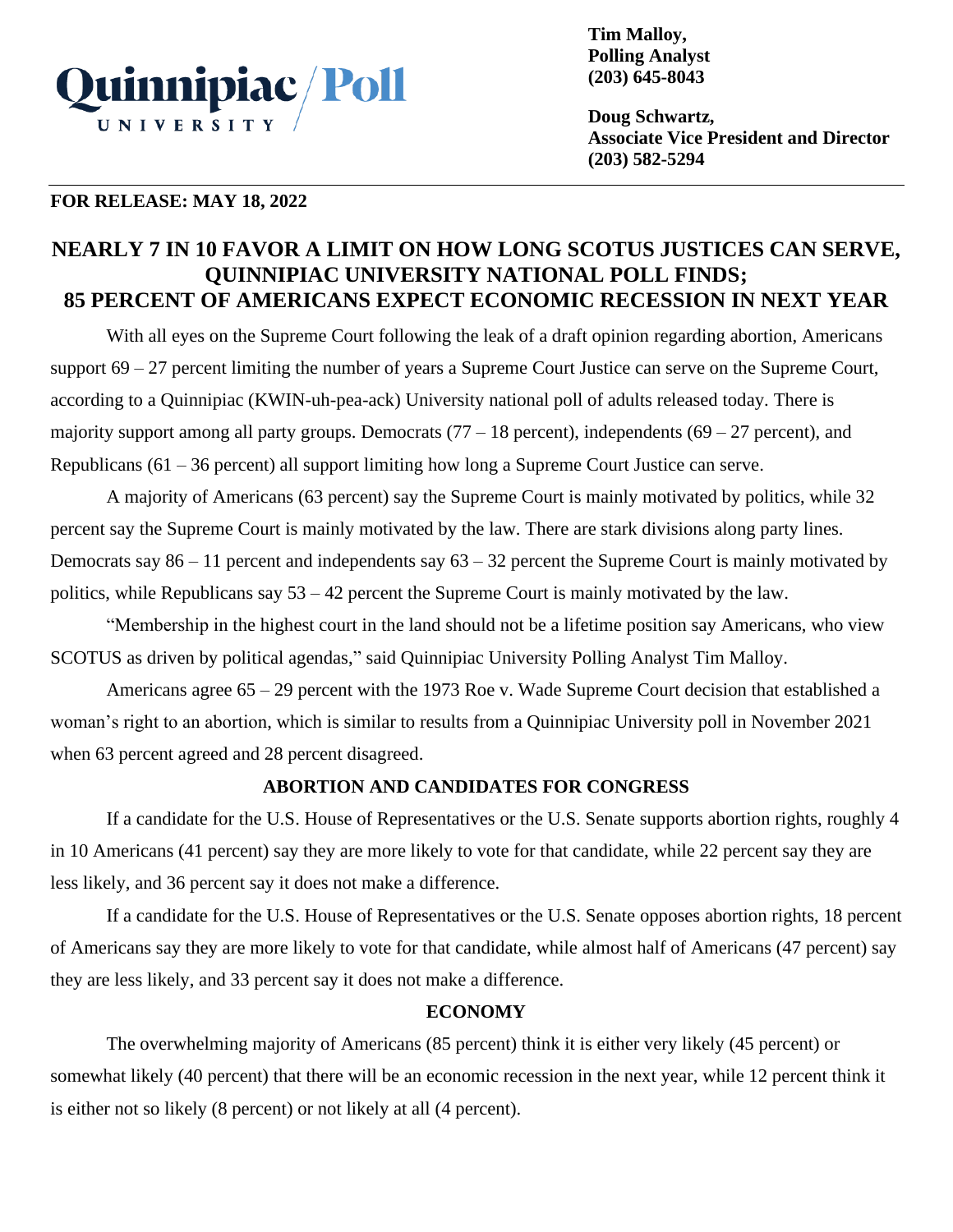Roughly 1 in 5 Americans (19 percent) say the state of the nation's economy these days is either excellent (2 percent) or good (17 percent), while 4 in 5 Americans (80 percent) say it's either not so good (34 percent) or poor (46 percent). This is Americans' most negative description of the state of the nation's economy in a Quinnipiac University poll since President Biden took office.

When asked how much control a president has over inflation, 29 percent of Americans say a lot and 38 percent say some, while 23 percent say only a little and 10 percent say none at all.

While 52 percent of Republicans say a president has a lot of control over inflation, only 8 percent of Democrats say a president has a lot of control over inflation.

"Americans believe a recession is not a mere threat, it's a looming reality," added Malloy.

#### **UKRAINE**

Three-quarters of Americans (75 percent) say they are either very concerned (32 percent) or somewhat concerned (43 percent) that Russia's invasion of Ukraine will escalate into a wider war directly involving the United States, while 23 percent say they are either not so concerned (16 percent) or not concerned at all (7 percent).

Just under half of Americans (46 percent) think the Ukrainians will be able to force the Russian soldiers out of Ukraine, while 36 percent think the Ukrainians will not be able to force the Russian soldiers out of Ukraine, with 18 percent not offering an opinion.

"As the daily carnage unfolds and Russia stays entrenched in Ukraine, a substantial majority of Americans are concerned about a war that could cross other borders and put American forces right in the middle of it," added Malloy.

#### **BIDEN**

Americans give President Joe Biden a negative 35 – 57 percent job approval rating with 7 percent not offering an opinion. In Quinnipiac's previous national poll released on April 27, 2022, he received a negative 38 – 52 percent job approval rating with 10 percent not offering an opinion.

In today's poll, registered voters give President Biden a negative 38 – 55 percent job approval rating with 7 percent not offering an opinion. In Quinnipiac's April 27, 2022 poll, registered voters gave him a negative 40 – 51 percent job approval rating with 9 percent not offering an opinion.

Americans were asked about President Biden's handling of…

- the response to the coronavirus: 48 percent approve, while 47 percent disapprove;
- the response to Russia's invasion of Ukraine: 44 percent approve, while 50 percent disapprove;
- the economy: 32 percent approve, while 63 percent disapprove;
- the situation at the Mexican border: 28 percent approve, while 58 percent disapprove.

## **MIDTERM ELECTIONS**

Among registered voters, if the election were held today, 47 percent say they would want to see the Republican Party win control of the United States House of Representatives, while 43 percent say the Democratic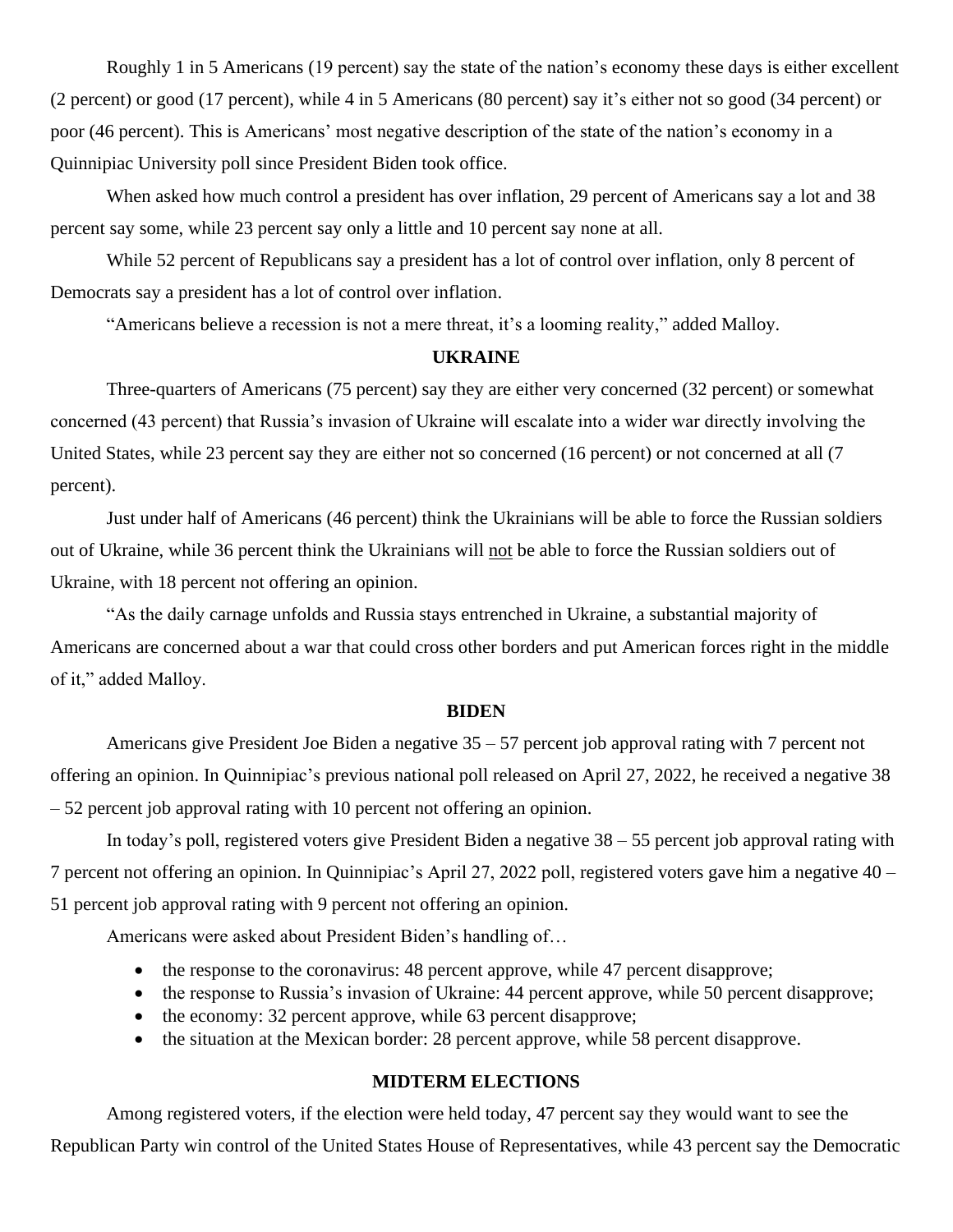Party, and 9 percent did not offer an opinion. In Quinnipiac's April 27, 2022 poll, 45 percent of registered voters said the Republican Party, while 42 percent of registered voters said the Democratic Party, and 12 percent did not offer an opinion.

As for which party voters would want to see win control of the United States Senate, 48 percent of registered voters say the Republican Party, while 44 percent of registered voters say the Democratic Party, and 8 percent did not offer an opinion. In Quinnipiac's April 27, 2022 poll, registered voters were split as 44 percent said the Republican Party, while 44 percent said the Democratic Party, and 12 percent did not offer an opinion.

In measuring how motivated voters are in this year's midterm elections, nearly half of registered voters (47 percent) say they are more motivated to vote than in past midterm elections, while 10 percent say they are less motivated, and 43 percent say they are just as motivated as usual.

# **TRUMP AND TWITTER**

After Elon Musk raised the possibility of allowing former President Donald Trump back on Twitter if Musk's deal to buy Twitter is finalized, a majority of Americans (54 percent) think Trump should be allowed to be back on Twitter, while 38 percent think he should continue to be banned from Twitter, and 8 percent did not offer an opinion.

While 89 percent of Republicans and 56 percent of independents think Trump should be allowed to be back on Twitter, 80 percent of Democrats think he should continue to be banned from Twitter.

1,586 U.S. adults nationwide were surveyed from May  $12<sup>th</sup> - 16<sup>th</sup>$  with a margin of error of  $+/- 2.5$ percentage points. The survey included 1,421 registered voters with a margin of error of +/- 2.6 percentage points.

The Quinnipiac University Poll, directed by Doug Schwartz, Ph.D. since 1994, conducts independent, non-partisan national and state polls on politics and issues. Surveys adhere to industry best practices and are based on random samples of adults using random digit dialing with live interviewers calling landlines and cell phones.

**Visit [poll.qu.edu](https://poll.qu.edu/) or [www.facebook.com/quinnipiacpoll](http://www.facebook.com/quinnipiacpoll)  Email poll@qu.edu, or follow us on [Twitter](http://twitter.com/QuinnipiacPoll) @QuinnipiacPoll.**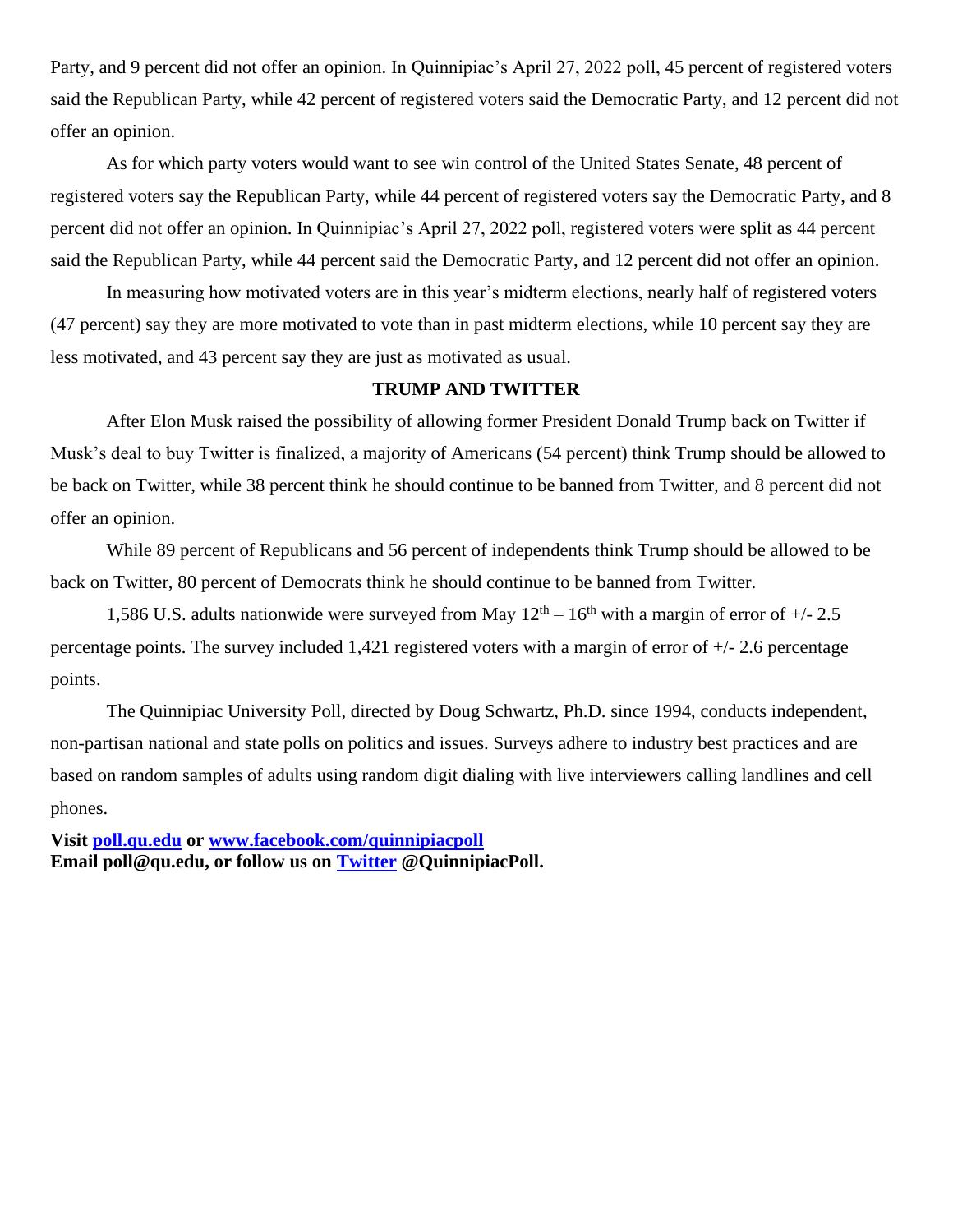1. Do you approve or disapprove of the way Joe Biden is handling his job as president?

 ADULTS..................................................... WHITE....... 4 YR COLL DEG Tot Rep Dem Ind Men Wom Yes No Approve 35% 5% 80% 30% 31% 39% 46% 25% Disapprove 57 94 13 62 62 53 49 70 DK/NA 7 2 7 8 6 8 5 5 AGE IN YRS.............. WHITE..... 18-34 35-49 50-64 65+ Men Wom Wht Blk Hsp Approve 27% 32% 38% 45% 29% 35% 32% 63% 26% Disapprove 61 62 57 51 65 60 62 28 60 DK/NA 12 6 5 3 6 5 5 9 13

1a. Do you approve or disapprove of the way Joe Biden is handling his job as president? COMBINED WITH: (If approve/disapprove q1) Do you strongly or somewhat approve/disapprove?

ADULTS.....................................................

|                     |                  |                |           |                |       |      | 4               | WHITE<br>YR COLL DEG |                 |
|---------------------|------------------|----------------|-----------|----------------|-------|------|-----------------|----------------------|-----------------|
|                     | Tot              | Rep            | Dem       | Ind            | Men   | Wom  | Yes             | No                   |                 |
| Approve strongly    | 17%              | 2 <sup>°</sup> | 47%       | $9\frac{6}{6}$ | 15%   | 19%  | 23%             | 10 <sub>8</sub>      |                 |
| Approve smwht       | 18               | 2              | 32        | 20             | 16    | 20   | 22              | 14                   |                 |
| Disapprove smwht    | 11               | 6              | 10        | 14             | 11    | 10   | 8               | 8                    |                 |
| Disapprove strongly | 46               | 88             | 2         | 48             | 50    | 43   | 40              | 62                   |                 |
| DK/NA               | 8                | $\overline{2}$ | 8         | 9              | 8     | 9    | 6               | 6                    |                 |
|                     | YRS<br>AGE<br>IN |                |           |                | WHITE |      |                 |                      |                 |
|                     | $18 - 34$        | $35 - 49$      | $50 - 64$ | $65+$          | Men   | Wom  | Wht             | Blk                  | Hsp             |
| Approve strongly    | 4%               | $11\%$         | 23%       | 32%            | 12%   | 17.8 | 15 <sub>8</sub> | 37%                  | 10 <sub>8</sub> |
| Approve smwht       | 23               | 21             | 15        | 13             | 17    | 17   | 17              | 27                   | 16              |
| Disapprove smwht    | 22               | 12             | 4         | 3              | 9     | 7    | 8               | 16                   | 16              |
| Disapprove strongly | 39               | 49             | 52        | 48             | 56    | 53   | 54              | 12                   | 43              |
| DK/NA               | 12               | 7              | 6         | 4              | 6     | 5    | 6               | 9                    | 15              |

2. Do you approve or disapprove of the way the Republicans in Congress are handling their job?

|            |           | ADULTS    |                |       |     |       |                        |        |     |  |  |  |
|------------|-----------|-----------|----------------|-------|-----|-------|------------------------|--------|-----|--|--|--|
|            |           |           |                |       |     |       | WHITE<br>4 YR COLL DEG |        |     |  |  |  |
|            | Tot       | Rep       | Dem            | Ind   | Men | Wom   | Yes                    | No     |     |  |  |  |
| Approve    | 27%       | 57%       | 8 <sup>°</sup> | 21%   | 29% | 25%   | 21%                    | $31\%$ |     |  |  |  |
| Disapprove | 64        | 33        | 89             | 70    | 60  | 67    | 73                     | 59     |     |  |  |  |
| DK/NA      | 9         | 10        | 4              | 9     | 10  | 8     | 6                      | 10     |     |  |  |  |
|            | AGE<br>IN |           | YRS            |       |     | WHITE |                        |        |     |  |  |  |
|            | $18 - 34$ | $35 - 49$ | $50 - 64$      | $65+$ | Men | Wom   | Wht                    | Blk    | Hsp |  |  |  |
| Approve    | 25%       | 30%       | 29%            | 25%   | 27% | 28%   | 28%                    | 14%    | 33% |  |  |  |
| Disapprove | 61        | 60        | 65             | 67    | 63  | 65    | 64                     | 77     | 55  |  |  |  |
| DK/NA      | 14        | 9         | 6              |       | 10  | 7     | 8                      | 8      | 13  |  |  |  |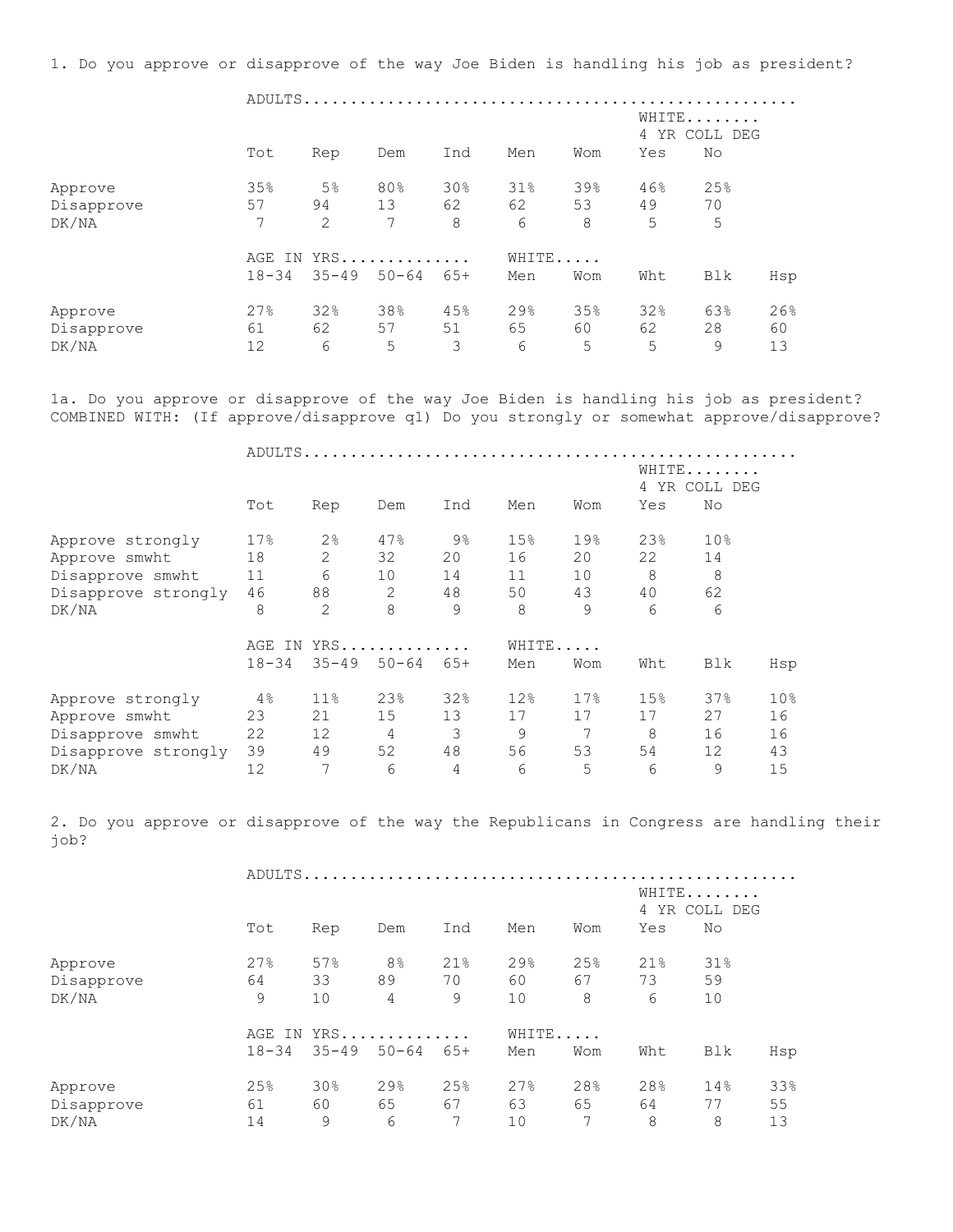3. Do you approve or disapprove of the way the Democrats in Congress are handling their job?

|            |           |                |                 | WHITE<br>4 YR COLL DEG |      |       |     |     |     |  |  |  |
|------------|-----------|----------------|-----------------|------------------------|------|-------|-----|-----|-----|--|--|--|
|            | Tot       | Rep            | Dem             | Ind                    | Men  | Wom   | Yes | No  |     |  |  |  |
| Approve    | 30%       | $4\%$          | 71%             | 26%                    | 26%  | 34%   | 36% | 21% |     |  |  |  |
| Disapprove | 62        | 92             | 24              | 66 —                   | 66 — | 58    | 56  | 74  |     |  |  |  |
| DK/NA      | 7         | $\overline{4}$ | 5               | 8                      | 8    | 7     | 7   | 5   |     |  |  |  |
|            |           |                | AGE IN YRS      |                        |      | WHITE |     |     |     |  |  |  |
|            | $18 - 34$ |                | $35 - 49$ 50-64 | 65+                    | Men  | Wom   | Wht | Blk | Hsp |  |  |  |
| Approve    | 26%       | 27%            | 31%             | 40%                    | 23%  | 30%   | 27% | 57% | 24% |  |  |  |
| Disapprove | 63        | 65             | 64              | 57                     | 71   | 65    | 68  | 32  | 66  |  |  |  |
| DK/NA      | 11        | 8              | 5               | 3                      | 6    | 5     | 6   | 11  | 11  |  |  |  |

4. If the election were today, would you want to see the Republican Party or the Democratic Party win control of the United States House of Representatives?

|                  |           |                         |                            |                |        |                | WHITE       | 4 YR COLL DEG |     |
|------------------|-----------|-------------------------|----------------------------|----------------|--------|----------------|-------------|---------------|-----|
|                  | Tot       | Rep                     | Dem                        | Ind            | Men    | Wom            | Yes         | No            |     |
| Republican Party | 47%       | 93%                     | 3%                         | 46%            | 50%    | 43%            | 41%         | 63%           |     |
| Democratic Party | 42        | $4\overline{ }$         | 93                         | 37             | 37     | 46             | 54          | 28            |     |
| DK/NA            | 12        | 3                       | $\overline{4}$             | 16             | 13     | 11             | $5^{\circ}$ | 10            |     |
|                  |           |                         | AGE IN YRS                 |                | WHITE  |                |             |               |     |
|                  | $18 - 34$ |                         | $35 - 49$ $50 - 64$ $65 +$ |                | Men    | Wom            | Wht         | Blk           | Hsp |
| Republican Party | 38%       | 47%                     | 55%                        | 50%            | 56%    | 54%            | 55%         | 8%            | 46% |
| Democratic Party | 41        | 40                      |                            | 39 47          | 34     | 39             | 37          | 75            | 34  |
| DK/NA            | 20        | 14                      | $7\overline{ }$            | $\overline{3}$ | 10     | $\overline{7}$ | - 8         | 17            | 21  |
|                  |           |                         |                            |                |        |                |             |               |     |
|                  |           |                         |                            |                |        |                | WHITE       |               |     |
|                  |           |                         |                            |                |        |                |             | 4 YR COLL DEG |     |
|                  | Tot       | Rep                     | Dem                        | Ind            | Men    | Wom            | Yes         | No            |     |
| Republican Party | 47%       | 95%                     | $2\frac{6}{5}$             | 47%            | 52%    | 43%            | $41\%$      | 64%           |     |
| Democratic Party | 43        | $\overline{\mathbf{3}}$ | 94                         | 41             | 39     | 48             | 55          | 28            |     |
| DK/NA            | 9         | 2                       | $\overline{4}$             | 12             | 10     | 9              | 5           | 8             |     |
|                  |           |                         | AGE IN YRS                 |                | WHITE  |                |             |               |     |
|                  | $18 - 34$ | $35 - 49$               | $50 - 64$                  | $65+$          | Men    | Wom            | Wht         | Blk           | Hsp |
| Republican Party | 38%       | 48%                     | 54%                        | 50%            | $57\%$ | 54%            | 55%         | 5%            | 48% |
| Democratic Party | 47        | 39                      | 39                         | 47             | 35     | 41             | 38          | 80            | 34  |
| DK/NA            | 15        | 13                      | 6                          | 3              | 8      | 5              | 7           | 14            | 18  |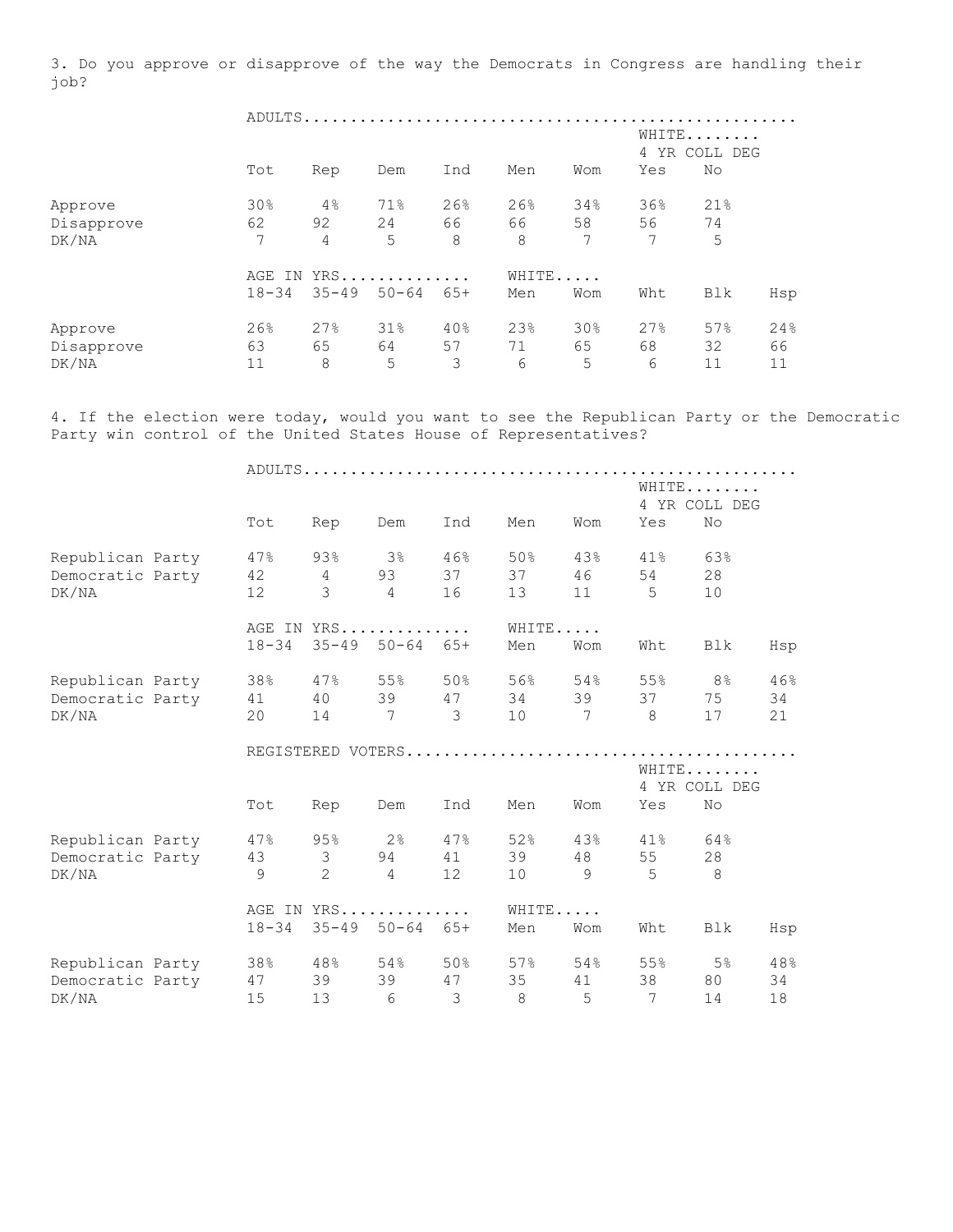5. If the election were today, would you want to see the Republican Party or the Democratic Party win control of the United States Senate?

|                  |               |                |                            |                |             |                 |                 | WHITE           |     |
|------------------|---------------|----------------|----------------------------|----------------|-------------|-----------------|-----------------|-----------------|-----|
|                  |               |                |                            |                |             |                 |                 | 4 YR COLL DEG   |     |
|                  | Tot           | Rep            | Dem                        | Ind            | Men         | Wom             | Yes             | No              |     |
| Republican Party | 48%           | 94%            | $2\,$ %                    | 49%            | 53%         | 43%             | 41%             | 63%             |     |
| Democratic Party | 43            | $\mathcal{S}$  | 95                         | 39             | 38          | 48              | 55              | 29              |     |
| DK/NA            | 10            | $\overline{2}$ | $\mathcal{E}$              | 13             | 9           | 10 <sup>1</sup> | $\overline{4}$  | 8               |     |
|                  |               |                | AGE IN YRS                 |                | WHITE       |                 |                 |                 |     |
|                  | $18 - 34$     |                | $35 - 49$ 50-64 65+        |                | Men         | Wom             | Wht             | Blk             | Hsp |
| Republican Party | 38%           | 50%            |                            | 56% 49%        | 59%         | 53%             | 55%             | $9\%$           | 47% |
| Democratic Party | 43            |                |                            |                | 41 40 47 34 | 41              | 38              | 76              | 37  |
| DK/NA            | 19            | 9              | $\overline{4}$             | $\overline{4}$ | 7           | 6               | $7\phantom{.0}$ | 15 <sub>1</sub> | 15  |
|                  |               |                |                            |                |             |                 |                 |                 |     |
|                  |               |                |                            |                |             |                 |                 | WHITE           |     |
|                  |               |                |                            |                |             |                 |                 | 4 YR COLL DEG   |     |
|                  | Tot           | Rep            | Dem                        | Ind            | Men         | Wom             | Yes             | No              |     |
| Republican Party | 48.8          | 95%            | $1\%$                      | 49%            | 54%         | 43%             | $41\%$          | 65%             |     |
| Democratic Party | 44            | $\overline{4}$ | 95                         | 41             | 39          | 49              | 55              | 29              |     |
| DK/NA            | $\mathcal{B}$ | $\mathbf{1}$   | 3                          | 10             | 7           | $\mathcal{B}$   | $\overline{4}$  | $6\overline{6}$ |     |
|                  |               |                | AGE IN YRS                 |                | WHITE       |                 |                 |                 |     |
|                  | $18 - 34$     |                | $35 - 49$ $50 - 64$ $65 +$ |                | Men         | Wom             | Wht             | <b>Blk</b>      | Hsp |
| Republican Party | 39%           | 50 %           | 56% 48%                    |                | 60%         | 53%             | 56%             | $7\%$           | 49% |
|                  |               |                |                            |                |             |                 |                 |                 |     |
| Democratic Party | 46            | 41<br>9        | 40                         | 48             | 35          | 43              | 39<br>5         | 79              | 36  |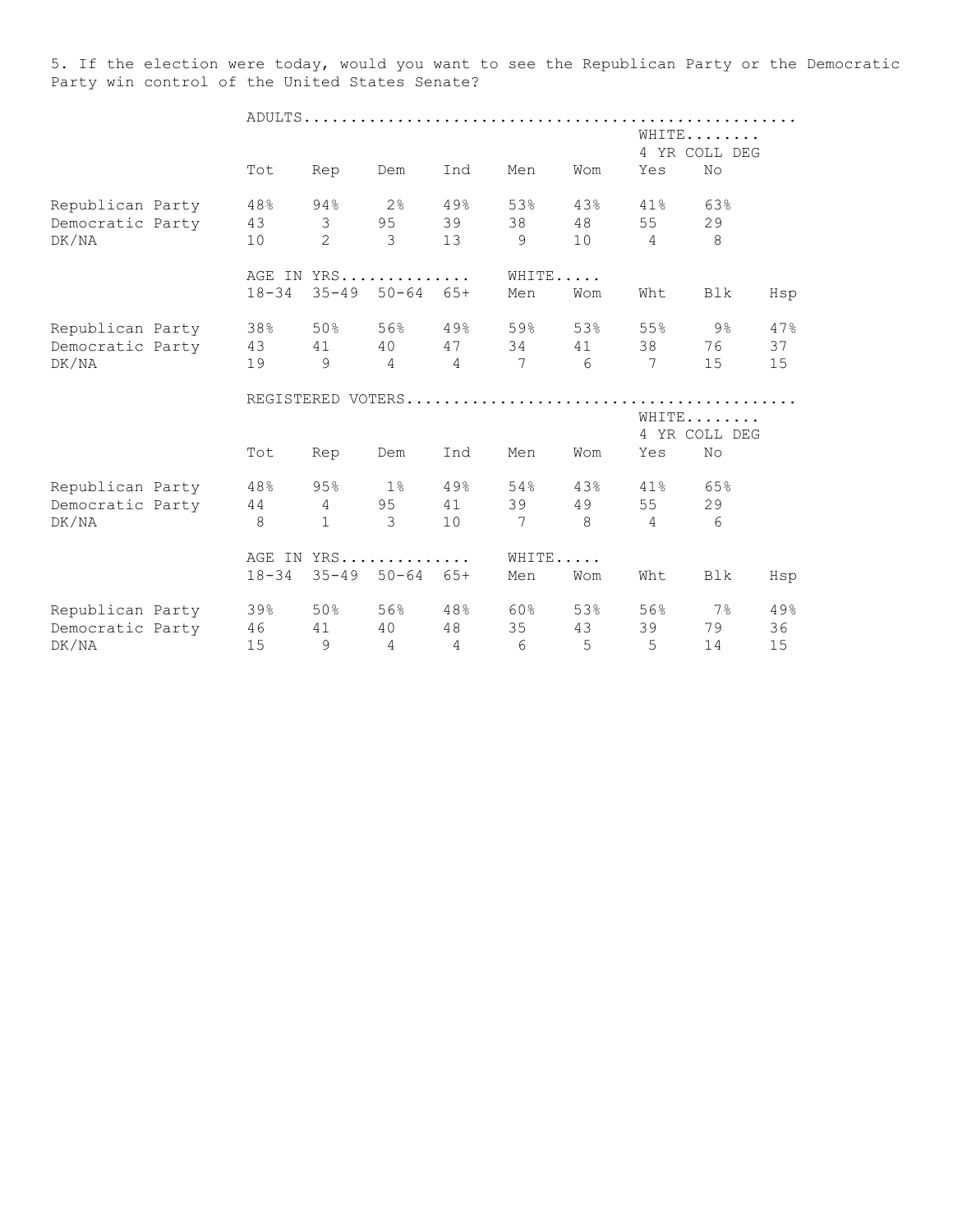6. Compared to past midterm elections, how motivated would you say you are to vote in this year's midterm election; are you more motivated to vote than usual, less motivated, or are you just as motivated as usual?

|          | WHITE<br>4 YR COLL DEG |                       |                            |                         |                     |                                                   |                |                      |                |
|----------|------------------------|-----------------------|----------------------------|-------------------------|---------------------|---------------------------------------------------|----------------|----------------------|----------------|
|          |                        | Tot Rep Dem           |                            | Ind                     | Men                 | Wom                                               | Yes            | No                   |                |
| More     | 43%                    |                       |                            | $56\%$ $46\%$ $38\%$    | $40\%$              |                                                   | 46% 45%        | 50%                  |                |
| Less     | 11                     | 5 <sup>5</sup>        |                            | 9 14                    | 10                  | 11                                                | $5$ 8          |                      |                |
| As usual |                        | 44 37 44 46           |                            |                         | 47                  |                                                   | 41 49          | 39                   |                |
| DK/NA    | $\overline{3}$         | $\overline{c}$        | 1                          | $\overline{\mathbf{3}}$ | $2 \qquad \qquad 3$ |                                                   | $\sim$         | 3                    |                |
|          |                        |                       |                            | AGE IN YRS              |                     | WHITE                                             |                |                      |                |
|          |                        | 18-34 35-49 50-64 65+ |                            |                         | Men                 | Wom                                               | Wht            | Blk                  | Hsp            |
| More     | 31%                    |                       |                            |                         | $37\%$ 53% 53% 45%  |                                                   |                | $51\%$ $48\%$ $40\%$ | 32%            |
| Less     | 19                     |                       | 12 6 5                     |                         | 9                   | $6\overline{6}$                                   |                | $7 \qquad 14$        | 19             |
| As usual | 46                     |                       |                            |                         |                     |                                                   |                | 51 38 41 44 41 43 42 | 46             |
| DK/NA    |                        |                       |                            |                         |                     | 4 1 2 2 3 1 2 3                                   |                |                      | $\overline{2}$ |
|          |                        |                       |                            |                         |                     |                                                   |                |                      |                |
|          |                        |                       |                            |                         |                     |                                                   |                | WHITE                |                |
|          |                        |                       |                            |                         |                     |                                                   |                | 4 YR COLL DEG        |                |
|          | Tot                    | Rep Dem               |                            | Ind                     | Men                 | Wom                                               | Yes            | No                   |                |
| More     | 47%                    |                       |                            |                         | 59% 48% 42% 43%     |                                                   | 50% 46% 54%    |                      |                |
| Less     |                        |                       |                            |                         | 10 5 7 13 9         |                                                   | 11 5 7         |                      |                |
| As usual | 43                     |                       |                            |                         | 35 45 44 47         | 38                                                | 49             | 38                   |                |
| DK/NA    | $\mathbf{1}$           | $\sim$ 1              | $-$ 1                      |                         |                     | $1 \quad 1$                                       | $\sim$ $ \sim$ | $\overline{2}$       |                |
|          |                        |                       |                            | AGE IN YRS              |                     | WHITE                                             |                |                      |                |
|          |                        | 18-34 35-49 50-64 65+ |                            |                         | Men                 | Wom                                               | Wht            | Blk                  | Hsp            |
| More     | 36%                    |                       |                            | $38\%$ 55% 55%          | 47%                 |                                                   | 54% 51%        | 46%                  | 35%            |
| Less     | 20                     |                       |                            |                         |                     | $12 \qquad 5 \qquad 3 \qquad 7 \qquad 5 \qquad 6$ |                | 14                   | 21             |
| As usual | 43                     | 50 38                 |                            | 41                      | 45                  |                                                   | 39 42 40       |                      | 42             |
| DK/NA    | $\mathbf{1}$           | $\sim$ $ \sim$        | $\overline{\phantom{0}}^2$ | $\overline{1}$          | $\mathbf{1}$        | $\overline{1}$                                    | $\overline{1}$ | $\overline{1}$       | 2              |

7. In general, how satisfied are you with the way things are going in the nation today; are you very satisfied, somewhat satisfied, somewhat dissatisfied, or very dissatisfied?

|                    | ADULTS                 |                          |                            |                |              |          |                          |                |     |  |
|--------------------|------------------------|--------------------------|----------------------------|----------------|--------------|----------|--------------------------|----------------|-----|--|
|                    | WHITE<br>4 YR COLL DEG |                          |                            |                |              |          |                          |                |     |  |
|                    | Tot                    | Rep                      | Dem                        | Ind            | Men          | Wom      | Yes                      | No             |     |  |
| Very satisfied     | 3%                     | $3\%$                    | 4%                         | 2 <sup>°</sup> | $3\%$        | $3\%$    | 2 <sup>°</sup>           | $3\%$          |     |  |
| Smwht satisfied    | 16                     | $\overline{4}$           | 36                         | 12             | 17           | 15       | 16                       | 10             |     |  |
| Smwht dissatisfied | 24                     | 13                       | 34                         | 26             | 23           | 26       | 28                       | 21             |     |  |
| Very dissatisfied  | 56                     | 80                       | 27                         | 59             | 56 —         | 56       | 53                       | 66             |     |  |
| DK/NA              |                        | $\mathbf 1$              |                            | $\mathbf 1$    | $\mathbf{1}$ | $\equiv$ | $\overline{\phantom{m}}$ |                |     |  |
|                    | AGE IN                 | YRS                      | WHITE                      |                |              |          |                          |                |     |  |
|                    | $18 - 34$              |                          | $35 - 49$ $50 - 64$ $65 +$ |                | Men          | Wom      | Wht                      | Blk            | Hsp |  |
| Very satisfied     | $2\frac{6}{6}$         | $3\,$                    | $2\frac{6}{9}$             | 5 <sup>°</sup> | $2\%$        | $3\%$    | $3\%$                    | $2\frac{6}{6}$ | 4%  |  |
| Smwht satisfied    | 13                     | 13                       | 20                         | 19             | 13           | 11       | 12 <sup>°</sup>          | 35             | 18  |  |
| Smwht dissatisfied | 31                     | 23                       | 19                         | 19             | 23           | 23       | 23                       | 23             | 28  |  |
| Very dissatisfied  | 53                     | 60                       | 59                         | 56             | 61           | 62       | 61                       | 39             | 50  |  |
| DK/NA              |                        | $\overline{\phantom{a}}$ |                            | $\mathbf 1$    |              |          |                          |                |     |  |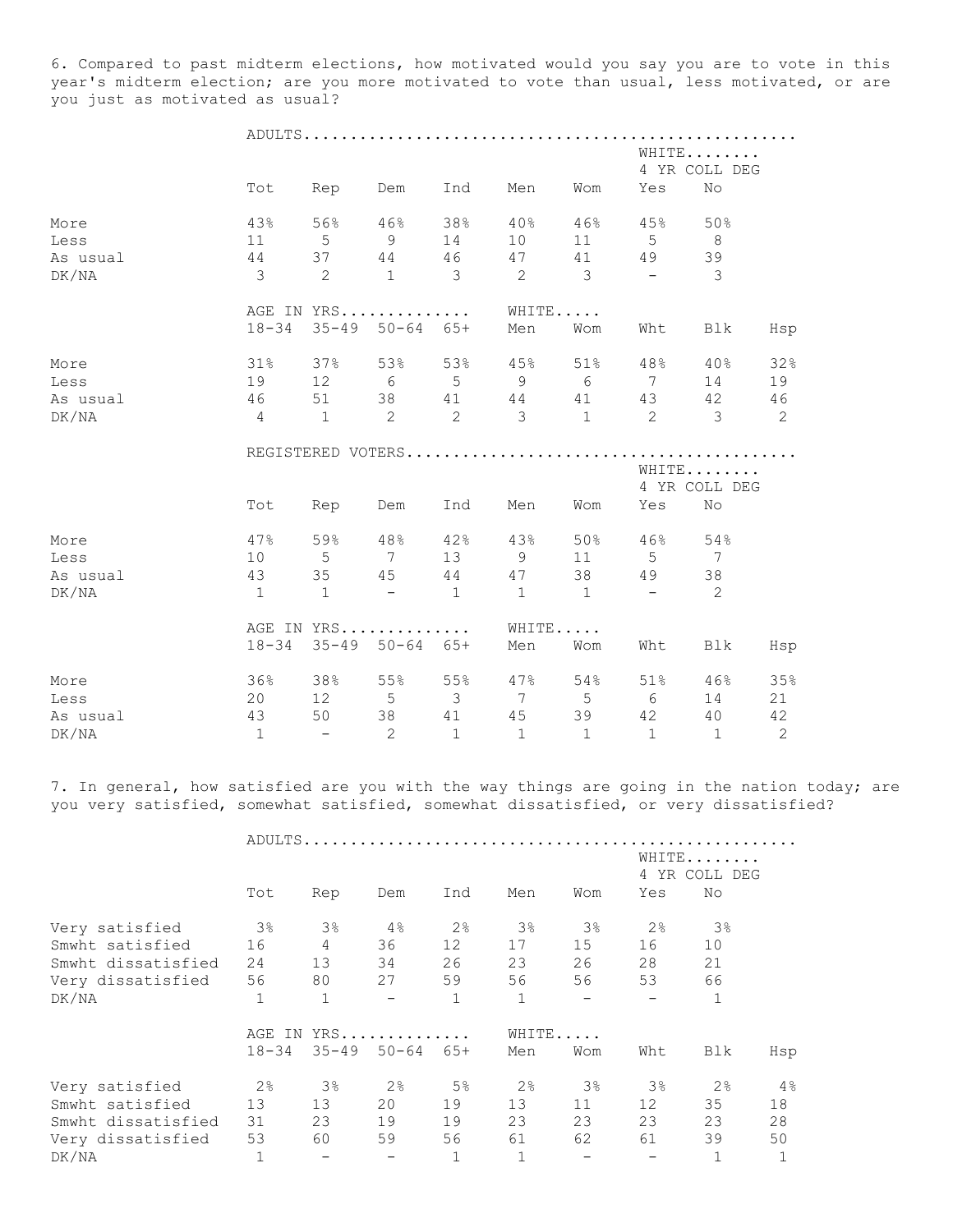8. Do you approve or disapprove of the way Joe Biden is handling - the economy? ADULTS..................................................... WHITE........ 4 YR COLL DEG Tot Rep Dem Ind Men Wom Yes No Approve 32% 6% 74% 25% 27% 37% 45% 21% Disapprove 63 92 21 68 68 58 51 74 DK/NA 5 2 5 7 5 6 4 4 AGE IN YRS.............. WHITE..... 18-34 35-49 50-64 65+ Men Wom Wht Blk Hsp Approve 21% 30% 37% 43% 26% 33% 30% 56% 27% Disapprove 71 66 60 53 70 62 66 40 67 DK/NA 8 5 3 4 4 5 4 5 6 9. Do you approve or disapprove of the way Joe Biden is handling - the response to the coronavirus? ADULTS..................................................... WHITE........ 4 YR COLL DEG Tot Rep Dem Ind Men Wom Yes No Approve 48% 16% 86% 48% 43% 52% 59% 37% Disapprove 47 78 12 47 51 43 37 57 DK/NA 5 6 2 4 6 5 4 6 AGE IN YRS............. WHITE..... 18-34 35-49 50-64 65+ Men Wom Wht Blk Hsp Approve 45% 45% 51% 51% 42% 47% 45% 69% 44% Disapprove 47 50 45 46 51 49 50 26 50 DK/NA 8 5 5 3 7 4 5 5 6 10. Do you approve or disapprove of the way Joe Biden is handling - the situation at the Mexican border? ADULTS..................................................... WHITE........ 4 YR COLL DEG Tot Rep Dem Ind Men Wom Yes No Approve 28% 6% 63% 22% 25% 30% 35% 17% Disapprove 58 93 20 61 62 55 52 71 DK/NA 14 2 18 17 13 15 13 12 AGE IN YRS............... WHITE...... 18-34 35-49 50-64 65+ Men Wom Wht Blk Hsp Approve 23% 27% 29% 33% 23% 24% 23% 48% 31% Disapprove 55 60 61 58 66 63 64 32 54 DK/NA 22 13 10 9 11 13 12 20 16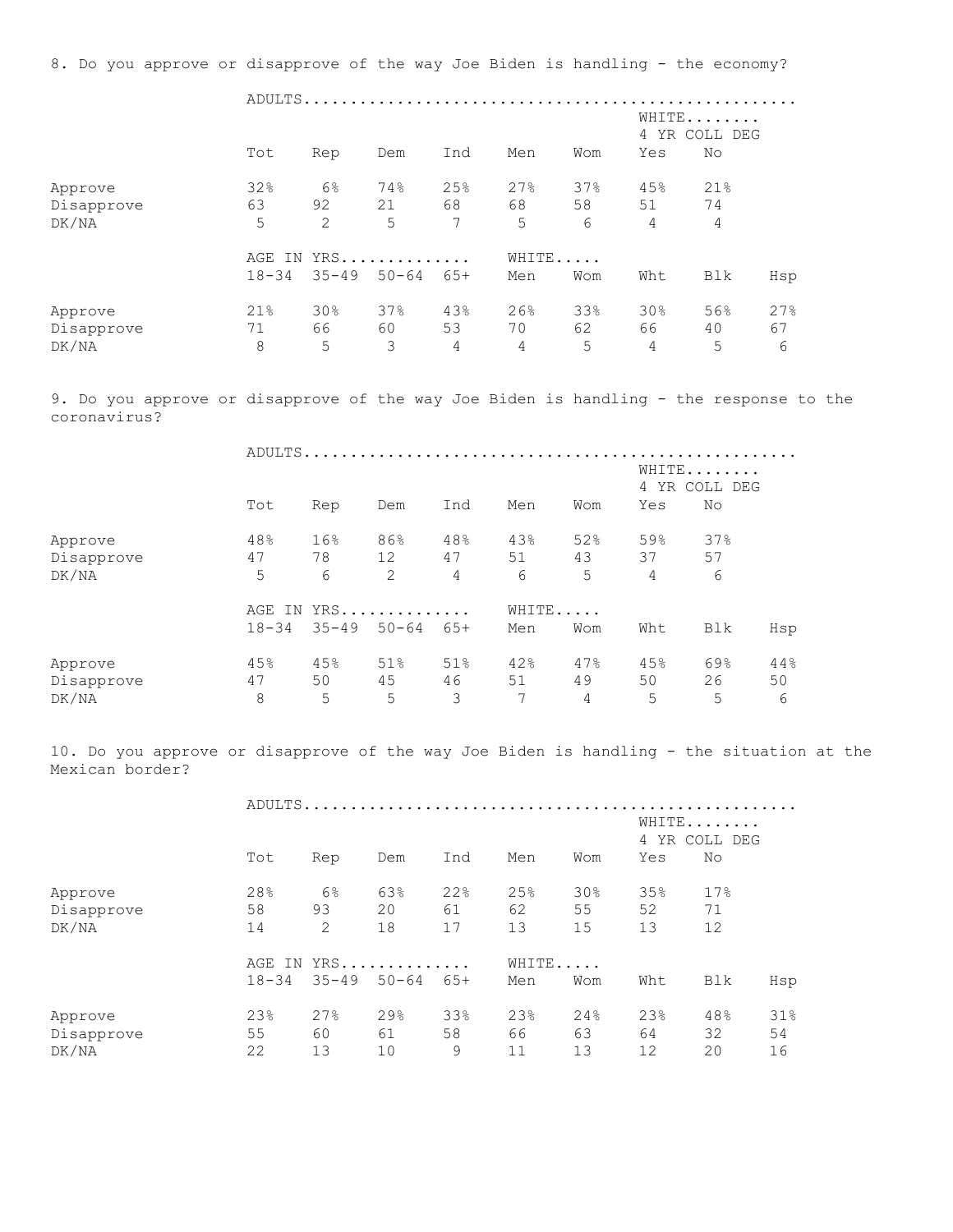11. Do you approve or disapprove of the way Joe Biden is handling the response to Russia's invasion of Ukraine?

|            |           | ADULTS    |           |                        |     |       |     |     |     |  |  |  |
|------------|-----------|-----------|-----------|------------------------|-----|-------|-----|-----|-----|--|--|--|
|            |           |           |           | WHITE<br>4 YR COLL DEG |     |       |     |     |     |  |  |  |
|            | Tot       | Rep       | Dem       | Ind                    | Men | Wom   | Yes | No  |     |  |  |  |
| Approve    | 44%       | 16%       | 78%       | 43%                    | 43% | 44%   | 57% | 36% |     |  |  |  |
| Disapprove | 50        | 78        | 17        | 51                     | 50  | 49    | 37  | 58  |     |  |  |  |
| DK/NA      | 7         | 5         | 5         | 6                      | 7   | 6     | 6   | 6   |     |  |  |  |
|            | AGE IN    |           | YRS       |                        |     | WHITE |     |     |     |  |  |  |
|            | $18 - 34$ | $35 - 49$ | $50 - 64$ | $65+$                  | Men | Wom   | Wht | Blk | Hsp |  |  |  |
| Approve    | 42%       | 39%       | 46%       | 49%                    | 44% | 43%   | 43% | 62% | 36% |  |  |  |
| Disapprove | 50        | 54        | 48        | 46                     | 51  | 50    | 50  | 28  | 58  |  |  |  |
| DK/NA      | 8         | 8         | 5         | 5                      | 5   | 7     | 6   | 10  | 6   |  |  |  |

12. In your opinion, what is the most urgent issue facing the country today: Russia's invasion of Ukraine, COVID-19, inflation, climate change, health care, racial inequality, immigration, election laws, abortion, gun violence, or crime?

|                      |                |                |                          |                |                          |                |                | WHITE             |                |  |  |
|----------------------|----------------|----------------|--------------------------|----------------|--------------------------|----------------|----------------|-------------------|----------------|--|--|
|                      |                |                |                          |                |                          |                |                | 4 YR COLL DEG     |                |  |  |
|                      | Tot            | Rep            | Dem                      | Ind            | Men                      | Wom            | Yes            | No                |                |  |  |
| Russia/Ukraine       | 6%             | 4%             | 8 <sup>°</sup>           | 7%             | 6%                       | 6%             | 4%             | 6%                |                |  |  |
| COVID-19             | $\overline{2}$ | $\mathbf 1$    | 3                        | $\mathbf{1}$   | $\overline{c}$           | $\mathbf{1}$   | $\mathbf{1}$   | $\qquad \qquad -$ |                |  |  |
| Inflation            | 33             | 46             | 14                       | 37             | 39                       | 28             | 34             | 37                |                |  |  |
| Climate change       | 6              | $\mathbf{2}$   | 10                       | 7              | 6                        | 7              | 10             | 5                 |                |  |  |
| Health care          | $\sqrt{6}$     | $\overline{2}$ | 9                        | 5              | 5                        | 6              | 5              | 5                 |                |  |  |
| Racial inequality    | 5              | $\mathbf 1$    | 8                        | 5              | 3                        | $6\phantom{a}$ | 3              | 3                 |                |  |  |
| Immigration          | $\overline{7}$ | 13             | $\overline{\phantom{a}}$ | 8              | 7                        | 7              | 6              | 9                 |                |  |  |
| Election laws        | 8              | 5              | 13                       | 6              | 7                        | 8              | 10             | 7                 |                |  |  |
| Abortion             | 11             | 7              | 18                       | 11             | $\sqrt{}$                | 15             | 14             | 10                |                |  |  |
| Gun violence         | 5              | $\overline{2}$ | 10                       | 5              | 3                        | $\overline{7}$ | $\overline{4}$ | 3                 |                |  |  |
| Crime                | $\overline{4}$ | $\overline{7}$ | 1                        | 3              | 6                        | $\overline{2}$ | 3              | 4                 |                |  |  |
| SOMETHING ELSE (VOL) | 6              | 6              | 4                        | 5              | $\overline{7}$           | 5              | 5              | 7                 |                |  |  |
| DK/NA                | $\overline{2}$ | $\overline{2}$ | $\mathbf{1}$             | $\mathbf{1}$   | $\overline{2}$           | $\overline{2}$ | $\mathbf{1}$   | 3                 |                |  |  |
|                      |                | AGE IN YRS     |                          |                | WHITE                    |                |                |                   |                |  |  |
|                      | $18 - 34$      | $35 - 49$      | $50 - 64$                | $65+$          | Men                      | Wom            | Wht            | Blk               | Hsp            |  |  |
| Russia/Ukraine       | 5 <sup>°</sup> | 7%             | 5 <sup>°</sup>           | 8 <sup>°</sup> | 6%                       | 5 <sup>°</sup> | 6%             | 6%                | 8%             |  |  |
| COVID-19             | 3              | $\mathbf{1}$   | $\qquad \qquad -$        | $\mathbf 1$    | $\overline{\phantom{0}}$ | $\mathbf{1}$   | $\mathbf{1}$   | 6                 | $\overline{2}$ |  |  |
| Inflation            | 29             | 41             | 39                       | 26             | 42                       | 30             | 36             | 21                | 36             |  |  |
| Climate change       | 10             | 6              | $\mathcal{S}$            | $\overline{7}$ | 5                        | $\overline{7}$ | 7              | 5                 | 7              |  |  |
| Health care          | 9              | 7              | $\overline{4}$           | 2              | 5                        | 5              | 5              | 8                 | 5              |  |  |
| Racial inequality    | 7              | 3              | $\overline{4}$           | $\overline{4}$ | $\overline{2}$           | $\overline{4}$ | 3              | 14                | 4              |  |  |
| Immigration          | $\overline{4}$ | 6              | 9                        | 10             | 9                        | 8              | 8              | $\mathbf 1$       | 3              |  |  |
| Election laws        | $\overline{2}$ | 7              | 11                       | 9              | 8                        | 8              | 8              | 8                 | 6              |  |  |
| Abortion             | 15             | 9              | 7                        | 11             | 7                        | 16             | 12             | 13                | 7              |  |  |
| Gun violence         | $\overline{4}$ | $\overline{c}$ | 7                        | 8              | $\overline{c}$           | 5              | 4              | 11                | 6              |  |  |
| Crime                | 4              | 4              | 5                        | 3              | 4                        | 3              | 3              | 3                 | 6              |  |  |
| SOMETHING ELSE (VOL) | 6              | 6              | 5                        | 6              | 6                        | 6              | 6              | 4                 | 8              |  |  |
| DK/NA                | $\overline{2}$ | $\overline{2}$ | $\mathbf{1}$             | 4              | $\overline{2}$           | 3              | $\overline{2}$ | $\mathbf{1}$      | $\overline{2}$ |  |  |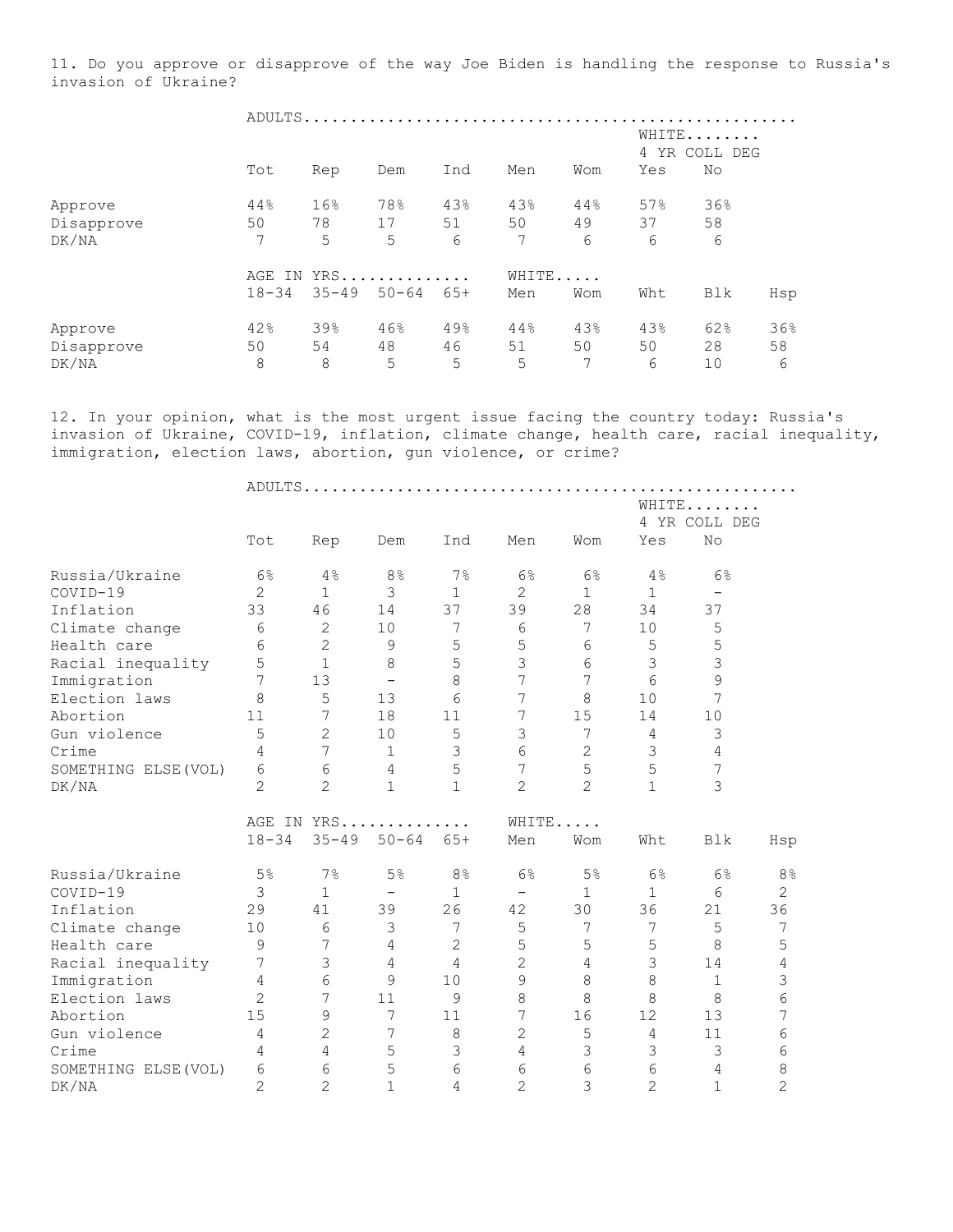13. Would you describe the state of the nation's economy these days as excellent, good, not so good, or poor?

|             |                        |                          | ADULTS              |                |                |              |             |       |                |  |
|-------------|------------------------|--------------------------|---------------------|----------------|----------------|--------------|-------------|-------|----------------|--|
|             | WHITE<br>4 YR COLL DEG |                          |                     |                |                |              |             |       |                |  |
|             | Tot                    | Rep                      | Dem                 | Ind            | Men            | Wom          | Yes         | No    |                |  |
| Excellent   | $2\frac{6}{6}$         | 2 <sup>°</sup>           | 2 <sup>°</sup>      | $1\%$          | 2 <sup>°</sup> | $1\%$        | $1\%$       | $1\%$ |                |  |
| Good        | 17                     | 5                        | 32                  | 17             | 18             | 16           | 26          | 11    |                |  |
| Not so good | 34                     | 22                       | 51                  | 32             | 33             | 35           | 33          | 28    |                |  |
| Poor        | 46                     | 70                       | 13                  | 49             | 46             | 46           | 39          | 59    |                |  |
| DK/NA       | $\mathbf 1$            | $\overline{\phantom{a}}$ | $\overline{c}$      | $\mathbf{1}$   | $\mathbf 1$    | $\mathbf{1}$ | $\mathbf 1$ | $1\,$ |                |  |
|             | AGE<br>IN              |                          | YRS                 |                |                | WHITE        |             |       |                |  |
|             | $18 - 34$              |                          | $35 - 49$ $50 - 64$ | $65+$          | Men            | Wom          | Wht         | Blk   | Hsp            |  |
| Excellent   | $1\%$                  | $1\%$                    | 2 <sup>°</sup>      | 2 <sup>°</sup> | $1\%$          | $1\%$        | $1\%$       |       | 3 <sup>°</sup> |  |
| Good        | 15                     | 14                       | 19                  | 19             | 18             | 15           | 16          | 18    | 18             |  |
| Not so good | 37                     | 37                       | 28                  | 34             | 32             | 28           | 30          | 50    | 38             |  |
| Poor        | 46                     | 47                       | 50                  | 43             | 48             | 55           | 52          | 32    | 40             |  |
| DK/NA       | $\mathbf 1$            | $\overline{\phantom{0}}$ | 1                   | 2              |                | $1\,$        | $\mathbf 1$ |       | $\mathbf 1$    |  |

14. Would you describe your financial situation these days as excellent, good, not so good, or poor?

|             | ADULTS         |              |              |                          |             |              |                        |             |     |  |
|-------------|----------------|--------------|--------------|--------------------------|-------------|--------------|------------------------|-------------|-----|--|
|             |                |              |              |                          |             |              | WHITE<br>4 YR COLL DEG |             |     |  |
|             | Tot            | Rep          | Dem          | Ind                      | Men         | Wom          | Yes                    | No          |     |  |
| Excellent   | $11\%$         | $7\%$        | 15%          | $11\%$                   | 14%         | $9\%$        | 18%                    | 8%          |     |  |
| Good        | 47             | 43           | 56           | 46                       | 48          | 46           | 58                     | 44          |     |  |
| Not so good | 28             | 32           | 21           | 30                       | 25          | 30           | 15                     | 32          |     |  |
| Poor        | 13             | 16           | 7            | 12                       | 12          | 14           | 7                      | 16          |     |  |
| DK/NA       | $\mathbf 1$    | 2            | $\mathbf{1}$ | $\overline{\phantom{m}}$ | 2           | $\mathbf{1}$ | $\mathbf{1}$           | $\mathbf 1$ |     |  |
|             | AGE IN         |              | YRS          |                          |             | WHITE        |                        |             |     |  |
|             | $18 - 34$      | $35 - 49$    | $50 - 64$    | $65+$                    | Men         | Wom          | Wht                    | Blk         | Hsp |  |
| Excellent   | 8 <sup>°</sup> | 13%          | $11\%$       | 11%                      | 14%         | 9%           | $11\%$                 | $7\%$       | 12% |  |
| Good        | 49             | 43           | 47           | 50                       | 51          | 47           | 49                     | 42          | 46  |  |
| Not so good | 29             | 26           | 29           | 27                       | 23          | 29           | 26                     | 34          | 27  |  |
| Poor        | 13             | 17           | 11           | 11                       | 11          | 15           | 13                     | 17          | 11  |  |
| DK/NA       | $\mathbf 1$    | $\mathbf{1}$ | 1            | $\mathbf{1}$             | $\mathbf 1$ | $\mathbf{1}$ | $\mathbf 1$            |             | 4   |  |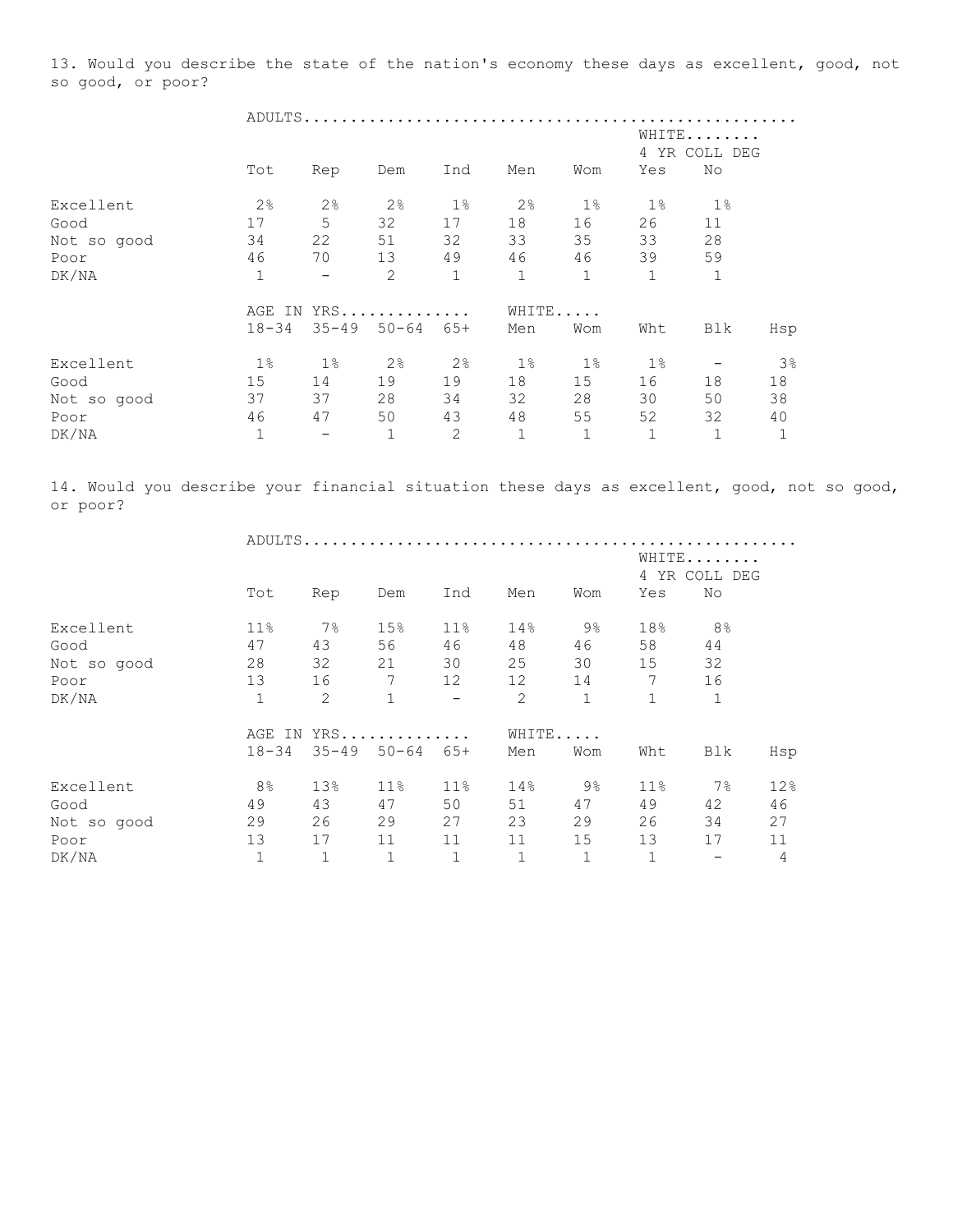15. As you think about your financial situation, which one of the following economic issues worries you the most right now: the price of gas and consumer goods, your job situation, the stock market, or the cost of housing or rent?

|                      |                |                | ADULTS         |       |                |                |                |                   |     |
|----------------------|----------------|----------------|----------------|-------|----------------|----------------|----------------|-------------------|-----|
|                      |                |                |                |       |                |                | 4 YR           | WHITE<br>COLL DEG |     |
|                      | Tot            | Rep            | Dem            | Ind   | Men            | Wom            | Yes            | No                |     |
| Price of gas/goods   | 55%            | 69%            | 44%            | 56%   | 56%            | 55%            | 53%            | 64%               |     |
| Your job situation   | $\overline{4}$ | 4              | 4              | 4     | 5              | 3              | 4              | 3                 |     |
| Stock market         | 10             | 7              | 14             | 11    | 9              | 10             | 18             |                   |     |
| Cost housing/rent    | 26             | 15             | 34             | 26    | 26             | 26             | 20             | 21                |     |
| SOMETHING ELSE (VOL) | 2              | 2              | 3              | 2     | 2              | 3              | 3              | 2                 |     |
| DK/NA                | 2              | $\overline{2}$ | 3              |       | $\overline{2}$ | 3              | 2              | $\overline{2}$    |     |
|                      | AGE<br>ΙN      |                | $YRS$          |       | WHITE          |                |                |                   |     |
|                      | $18 - 34$      | $35 - 49$      | $50 - 64$      | $65+$ | Men            | Wom            | Wht            | Blk               | Hsp |
| Price of gas/goods   | 44%            | 56%            | 64%            | 62%   | 62%            | 59%            | 60%            | 37%               | 53% |
| Your job situation   | $\overline{4}$ | 6              | 3              | 2     | 3              | 4              | 4              | 5                 | 7   |
| Stock market         | $\overline{4}$ | 8              | 11             | 17    | 10             | 12             | 11             | 9                 | 3   |
| Cost housing/rent    | 46             | 26             | 17             | 13    | 21             | 21             | 21             | 43                | 34  |
| SOMETHING ELSE (VOL) |                | 2              | 3              | 3     | 2              | $\overline{2}$ | 2              | 2                 | 2   |
| DK/NA                |                | 2              | $\overline{2}$ | 3     | $\overline{2}$ | $\overline{2}$ | $\overline{2}$ | 3                 | 1   |

16. How likely do you think it is that there will be an economic recession in the next year; very likely, somewhat likely, not so likely, or not likely at all?

|                   |                 |                 | ADULTS                     |                        |                |                |                |                 |     |
|-------------------|-----------------|-----------------|----------------------------|------------------------|----------------|----------------|----------------|-----------------|-----|
|                   |                 |                 |                            | WHITE<br>4 YR COLL DEG |                |                |                |                 |     |
|                   | Tot             | Rep             | Dem                        | Ind                    | Men            | Wom            | Yes            | No              |     |
| Very likely       | 45%             | 60%             | 25%                        | 49%                    | 45%            | 46%            | 42%            | 52%             |     |
| Somewhat likely   | 40              | 33              | 52                         | 38                     | 38             | 41             | 42             | 35              |     |
| Not so likely     | 8               | $4\overline{ }$ | 14                         | 8                      | 9              | 7              | 11             | 6               |     |
| Not likely at all | $4\overline{4}$ | 2               | 6                          | 3 <sup>7</sup>         | 5              | 3 <sup>7</sup> | $\overline{2}$ | $\overline{4}$  |     |
| DK/NA             | 3               | $\overline{2}$  | 3                          | $\overline{2}$         | 3              | 3              | 3              | 3               |     |
|                   |                 |                 | AGE IN YRS                 |                        |                | WHITE          |                |                 |     |
|                   | $18 - 34$       |                 | $35 - 49$ $50 - 64$ $65 +$ |                        | Men            | Wom            | Wht            | Blk             | Hsp |
| Very likely       | 43%             | 45%             | 50%                        | 43%                    | 48%            | 49%            | 48%            | 36%             | 40% |
| Somewhat likely   | 43              | 40              | 36                         | 43                     | 36             | 39             | 38             | 45              | 46  |
| Not so likely     | 8               | 6               | 10                         | 9                      | 10             | 6              | 8              | 12 <sup>°</sup> | 7   |
| Not likely at all | $\overline{4}$  | 5               | $\mathcal{S}$              | $\overline{c}$         | $\overline{4}$ | $\mathcal{E}$  | $\mathfrak{Z}$ | 5               | 4   |
| DK/NA             | 3               | 3               | $\overline{2}$             | 3                      | 3              | 3              | 3              | $\overline{2}$  | 3   |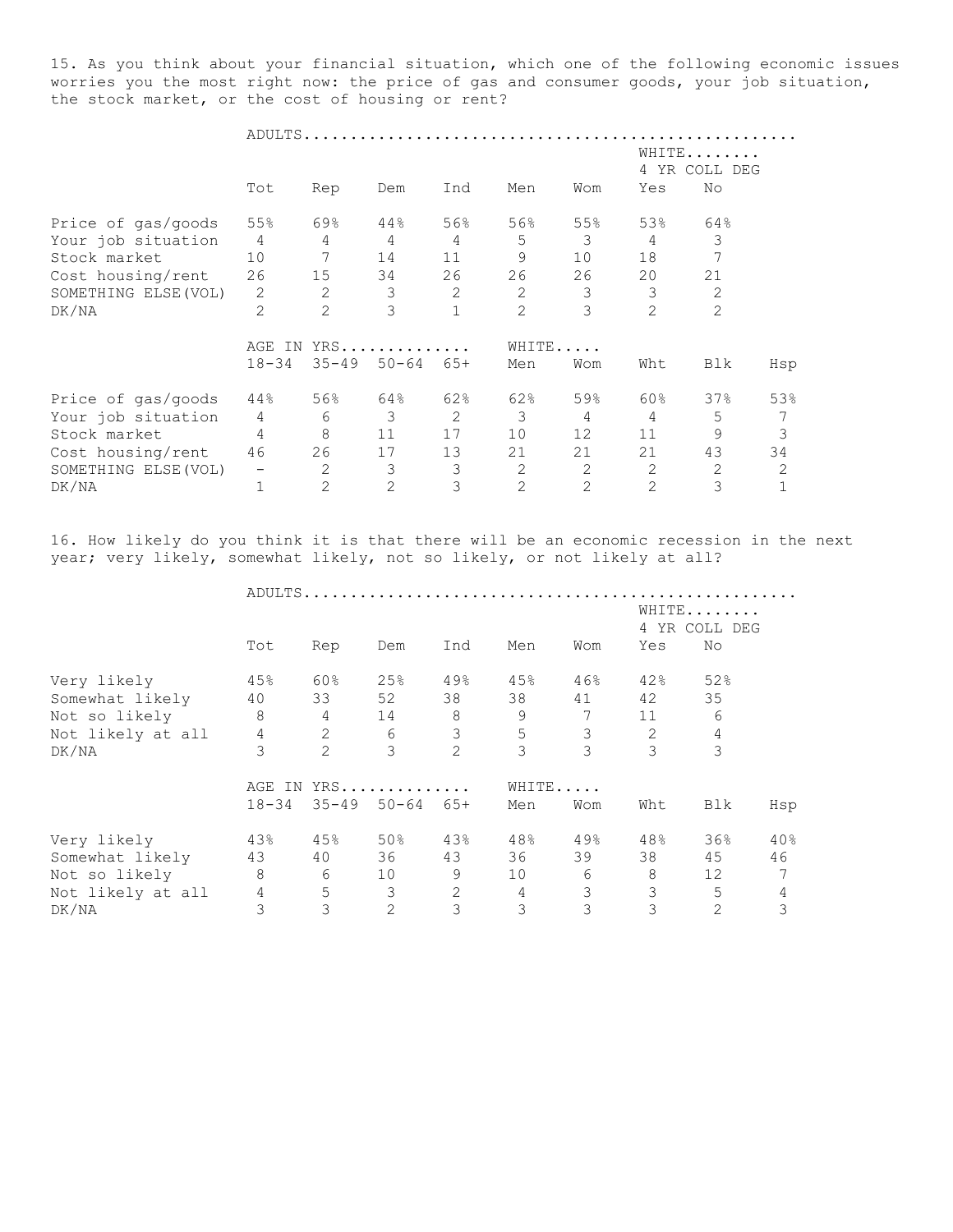17. How much control do you think a president has over inflation; a lot, some, only a little, or none at all?

|               |              | ADULTS         |                            |              |                          |                 |              |              |              |
|---------------|--------------|----------------|----------------------------|--------------|--------------------------|-----------------|--------------|--------------|--------------|
|               |              |                |                            |              | WHITE<br>4 YR COLL DEG   |                 |              |              |              |
|               | Tot          | Rep            | Dem                        | Ind          | Men                      | Wom             | Yes          | No           |              |
| A lot         | 29%          | 52%            | 8 <sup>°</sup>             | 29%          | 28%                      | 30 <sub>8</sub> | 23%          | 38%          |              |
| Some          | 38           | 37             | 36                         | 39           | 36                       | 39              | 36           | 31           |              |
| Only a little | 23           | 6              | 40                         | 24           | 25                       | 21              | 32           | 19           |              |
| None at all   | 10           | $\overline{4}$ | 16                         | 8            | 10                       | 9               | 9            | 11           |              |
| DK/NA         | $\mathbf{1}$ | $\mathbf 1$    |                            |              | $\mathbf{1}$             | $\mathbf 1$     |              | $\mathbf{1}$ |              |
|               |              | AGE IN YRS     |                            |              |                          | WHITE           |              |              |              |
|               | $18 - 34$    |                | $35 - 49$ $50 - 64$ $65 +$ |              | Men                      | Wom             | Wht          | Blk          | Hsp          |
| A lot         | 20%          | 29%            | 36%                        | 36%          | $31\%$                   | 35%             | 33%          | 12%          | 26%          |
| Some          | 49           | 38             | 31                         | 30           | 33                       | 33              | 33           | 43           | 51           |
| Only a little | 23           | 25             | 22                         | 22           | 25                       | 22              | 23           | 33           | 14           |
| None at all   | 7            | 8              | 11                         | 11           | 11                       | 9               | 10           | 11           | 7            |
| DK/NA         | $\mathbf 1$  | $1\,$          | $\overline{\phantom{0}}$   | $\mathbf{1}$ | $\overline{\phantom{0}}$ | $1\,$           | $\mathbf{1}$ |              | $\mathbf{2}$ |

18. How closely have you been following news about Russia's invasion of Ukraine; very closely, somewhat closely, or not too closely?

|                                                              | WHITE<br>4 YR COLL DEG |                 |                                          |                 |                 |                                             |                                 |                 |                 |  |  |
|--------------------------------------------------------------|------------------------|-----------------|------------------------------------------|-----------------|-----------------|---------------------------------------------|---------------------------------|-----------------|-----------------|--|--|
|                                                              | Tot                    | Rep             | Dem                                      | Ind             | Men             | Wom                                         | Yes                             | No              |                 |  |  |
| Very closely<br>Somewhat closely<br>Not too closely<br>DK/NA | 39%<br>41<br>20        | 37%<br>46<br>17 | 48%<br>37<br>15                          | 37%<br>42<br>21 | 41%<br>38<br>21 | 38%<br>44<br>19                             | $47\%$<br>41<br>12              | 42%<br>41<br>17 |                 |  |  |
|                                                              | $18 - 34$              |                 | AGE IN YRS<br>$35 - 49$ $50 - 64$ $65 +$ |                 | WHITE<br>Men    | Wom                                         | Wht                             | Blk             | Hsp             |  |  |
| Very closely<br>Somewhat closely<br>Not too closely<br>DK/NA | 23%<br>46<br>31        | 25%<br>25       | $51\%$<br>49 35<br>14                    | 60 %<br>31<br>8 | 46%<br>38<br>17 | 42%<br>44<br>14<br>$\overline{\phantom{a}}$ | $44\,$ $^{\circ}\,$<br>41<br>15 | 34%<br>41<br>25 | 24%<br>43<br>33 |  |  |
|                                                              | Mltry<br>Hshld         |                 |                                          |                 |                 |                                             |                                 |                 |                 |  |  |
| Very closely<br>Somewhat closely<br>Not too closely          | 44%<br>39<br>17        |                 |                                          |                 |                 |                                             |                                 |                 |                 |  |  |

 $DK/NA$  -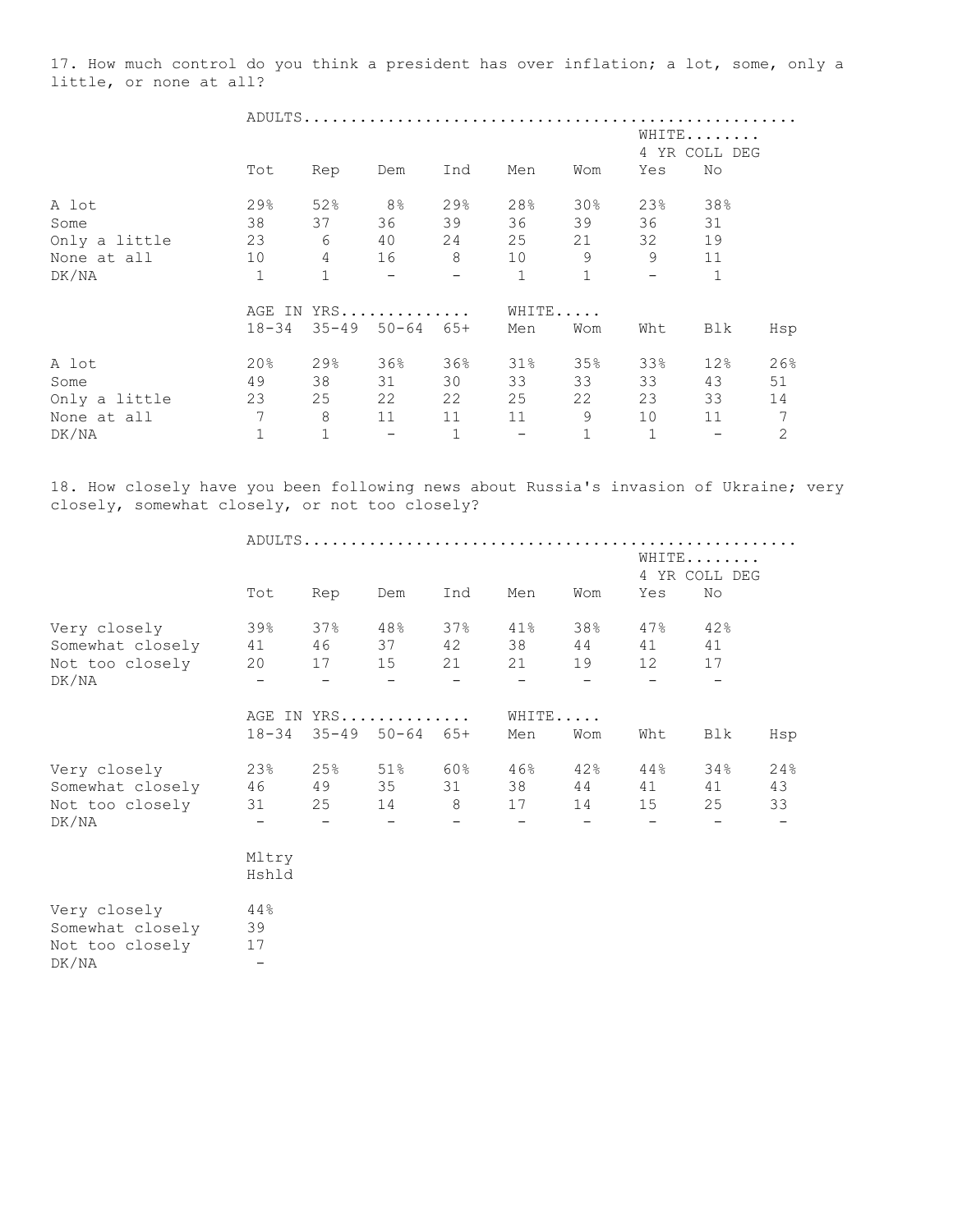19. Do you think the United States is doing too much, too little, or about the right amount to help Ukraine?

|             |           |                |                            |     |          |                 |                 | WHITE<br>4 YR COLL DEG                       |     |  |  |
|-------------|-----------|----------------|----------------------------|-----|----------|-----------------|-----------------|----------------------------------------------|-----|--|--|
|             | Tot       | Rep            | Dem                        | Ind | Men      | Wom             | Yes             | No                                           |     |  |  |
| Too much    | 21%       | 27%            | 9응                         | 22% | 24%      | 18%             | 14%             | 21%                                          |     |  |  |
| Too little  | 29        | 36             | 22                         | 30  | 27       | 31              | 25              | 31                                           |     |  |  |
| About right | 42        | 34             |                            | 38  | 43       | 42              | 53              | 40                                           |     |  |  |
| DK/NA       | 8         | $\overline{4}$ | 5                          | 10  | 5        | 10 <sup>°</sup> | 7               | 7                                            |     |  |  |
|             |           |                | AGE IN YRS                 |     |          | WHITE           |                 |                                              |     |  |  |
|             | $18 - 34$ |                | $35 - 49$ $50 - 64$ $65 +$ |     | Men      | Wom             | Wht             | Blk                                          | Hsp |  |  |
| Too much    | 23%       | 26%            | 18%                        | 15% | 22%      | 16%             | 19%             | 22%                                          | 24% |  |  |
| Too little  | 31        | 29             | 29                         | 28  | 26       | 31              | 29              | 16                                           | 41  |  |  |
| About right | 37        | 37             | 48                         | 52  | 46       | 44              | 45              | 55                                           | 28  |  |  |
| DK/NA       | 10        | 8              | 6                          | 5   | 5        | $\circ$         | 7               | 7                                            | 8   |  |  |
|             |           |                |                            |     |          |                 |                 | FOLLOWING NEWS ABOUT INVASION OF UKRAINE Q18 |     |  |  |
|             | Mltry     |                | Very                       |     | Somewhat |                 | NotToo          |                                              |     |  |  |
|             | Hshld     |                | closely                    |     |          |                 | closely closely |                                              |     |  |  |
| Too much    | 20%       |                | 20%                        |     | 21%      |                 | 20%             |                                              |     |  |  |
| Too little  | 30        |                | 30                         |     | 28       |                 | 31              |                                              |     |  |  |
| About right | 43        |                | 46                         |     | 45       |                 | 30              |                                              |     |  |  |
| DK/NA       | 7         |                | $\mathfrak{Z}$             |     | 6        |                 | 19              |                                              |     |  |  |

20. Do you think the Ukrainians will be able to force the Russian soldiers out of Ukraine, or don't you think so?

|                  |  |           |     |                            |                     |                 |        | WHITE   | 4 YR COLL DEG                                |     |
|------------------|--|-----------|-----|----------------------------|---------------------|-----------------|--------|---------|----------------------------------------------|-----|
|                  |  | Tot       | Rep | Dem                        | Ind                 | Men             | Wom    | Yes     | No                                           |     |
| Yes/Will be able |  | 46%       | 46% | 54%                        | $44\,$ $^{\circ}\,$ | $47\%$          | 45%    | 45%     | 50%                                          |     |
| No               |  | 36        |     | 36 29 42                   |                     | 40              | 32     | 35      | 32                                           |     |
| DK/NA            |  | 18        | 17  | 18                         | 14                  | 12              | 23     | 20      | 18                                           |     |
|                  |  |           |     | AGE IN YRS                 |                     | WHITE           |        |         |                                              |     |
|                  |  | $18 - 34$ |     | $35 - 49$ $50 - 64$ $65 +$ |                     | Men             | Wom    | Wht     | Blk                                          | Hsp |
| Yes/Will be able |  | 46%       | 41% | $46\%$ 54%                 |                     | 52%             | $45\%$ | 48%     | $41\%$                                       | 44% |
| No               |  | 39        | 43  | 38 25                      |                     | 36 1            | 31     | 33      | 40                                           | 42  |
| DK/NA            |  | 15        | 16  | 17                         | 21                  | 12              | 24     | 18      | 18                                           | 14  |
|                  |  |           |     |                            |                     |                 |        |         | FOLLOWING NEWS ABOUT INVASION OF UKRAINE Q18 |     |
|                  |  | Mltry     |     | Very                       |                     | Somewhat        |        | NotToo  |                                              |     |
|                  |  | Hshld     |     |                            |                     | closely closely |        | closely |                                              |     |
| Yes/Will be able |  | 49%       |     | 55%                        |                     | 42%             |        | 37%     |                                              |     |
| No               |  | 35        |     | 31                         |                     | 40              |        | 38      |                                              |     |
| DK/NA            |  | 17        |     | 14                         |                     | 18              |        | 25      |                                              |     |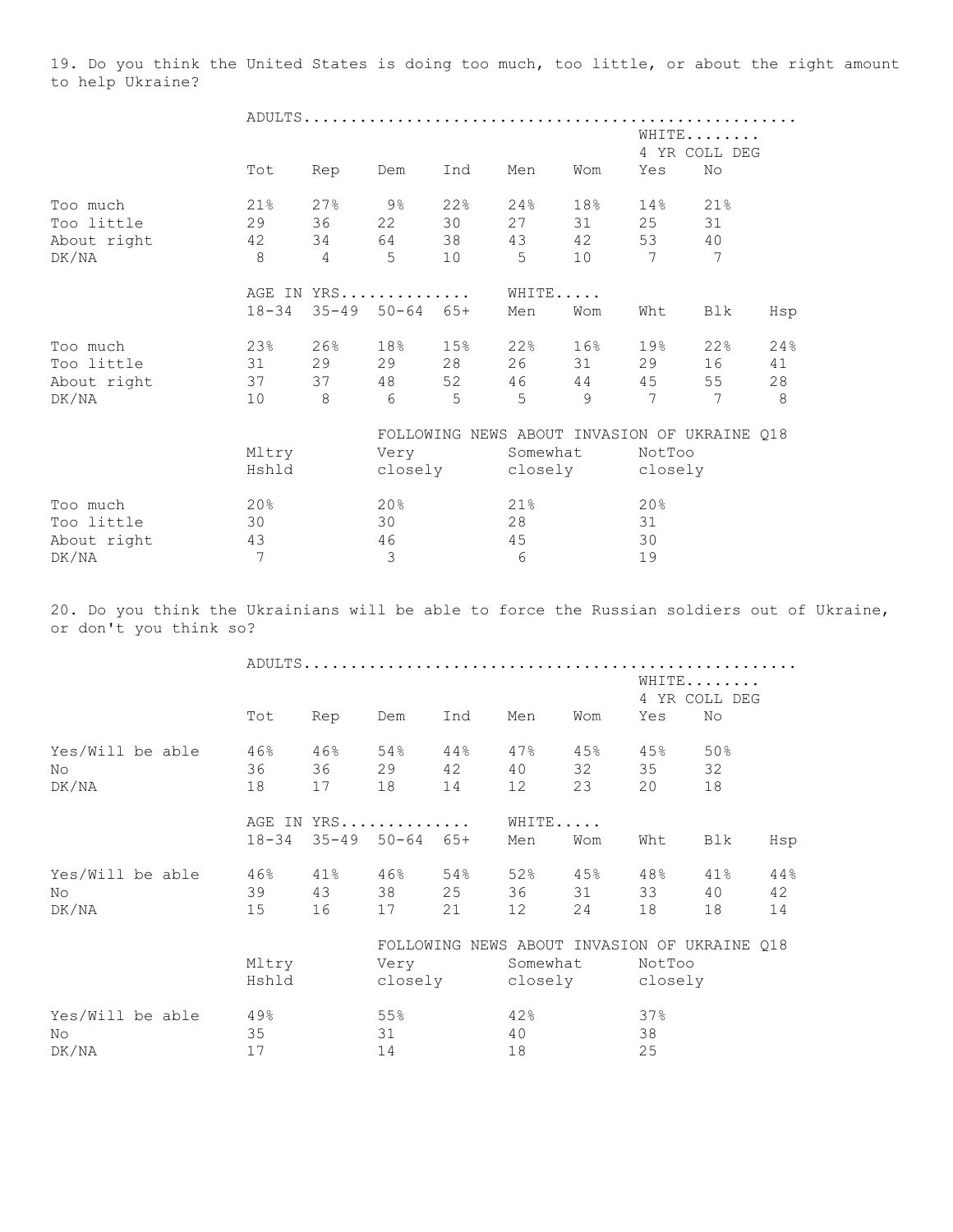21. How concerned are you that Russia's invasion of Ukraine will escalate into a wider war directly involving the United States; very concerned, somewhat concerned, not so concerned, or not concerned at all?

|                        |                 | ADULTS                   |                            |                 |              |                                              |             |                        |              |  |  |  |
|------------------------|-----------------|--------------------------|----------------------------|-----------------|--------------|----------------------------------------------|-------------|------------------------|--------------|--|--|--|
|                        |                 |                          |                            |                 |              |                                              |             | WHITE<br>4 YR COLL DEG |              |  |  |  |
|                        | Tot             | Rep                      | Dem                        | Ind             | Men          | Wom                                          | Yes         | No                     |              |  |  |  |
| Very concerned         | 32%             | 37%                      | 29%                        | 34%             | 27%          | 37%                                          | 27%         | 36%                    |              |  |  |  |
| Somewhat concerned     | 43              | 41                       | 44                         | 43              | 40           | 46                                           | 51          | 42                     |              |  |  |  |
| Not so concerned       | 16              |                          | 15 20 14                   |                 | 19           |                                              | 14 15       | 15                     |              |  |  |  |
| Not concerned at all 7 | $6\overline{6}$ |                          | 6                          | 8 <sup>8</sup>  | 12           | 3 <sup>7</sup>                               | 7           | 6                      |              |  |  |  |
| DK/NA                  | $\mathbf{1}$    | $\mathbf{1}$             | $\mathbf{1}$               |                 | $\mathbf{1}$ | $\mathbf{1}$                                 |             | $\mathbf{1}$           |              |  |  |  |
|                        |                 | AGE IN YRS               |                            |                 | WHITE        |                                              |             |                        |              |  |  |  |
|                        | $18 - 34$       |                          | $35 - 49$ $50 - 64$ $65 +$ |                 | Men          | Wom                                          | Wht         | Blk                    | Hsp          |  |  |  |
| 298<br>Very concerned  |                 |                          | $27\%$ 37%                 | 38%             | 29%          | 36%                                          | 33%         | 34%                    | 29%          |  |  |  |
| Somewhat concerned     | 40              |                          | 47 40 44                   |                 | 41           | 49                                           | 45          | 37                     | 45           |  |  |  |
| Not so concerned       | 20              | 16                       | 15 11                      |                 | 19           |                                              | 12 15       | 19                     | 16           |  |  |  |
| Not concerned at all   | 9               | 10                       | $7\phantom{.0}$            | $5\overline{)}$ | $11$ 3       |                                              | 7           | 10                     | $\mathsf 9$  |  |  |  |
| DK/NA                  | $\overline{2}$  | $\overline{\phantom{a}}$ | $\qquad \qquad -$          | $\mathbf{1}$    | $-$          | $\mathbf{1}$                                 | $\mathbf 1$ |                        | $\mathbf{1}$ |  |  |  |
|                        |                 |                          |                            |                 |              | FOLLOWING NEWS ABOUT INVASION OF UKRAINE Q18 |             |                        |              |  |  |  |
|                        | Mltry           |                          | Very                       |                 | Somewhat     |                                              | NotToo      |                        |              |  |  |  |
|                        | Hshld           |                          |                            | closely         |              | closely closely                              |             |                        |              |  |  |  |

| Very concerned          | $33\%$ | 42% | $29$ <sup>2</sup> | 21.8 |
|-------------------------|--------|-----|-------------------|------|
| Somewhat concerned      | 42     |     | 48                | 44   |
| Not so concerned        |        |     | 18                |      |
| Not concerned at all 11 |        |     |                   |      |
| DK/NA                   |        |     |                   |      |

22. Do you think Donald Trump should continue to be banned from Twitter or do you think Donald Trump should be allowed to be back on Twitter?

|                   |           |      |                            | WHITE<br>4 YR COLL DEG |       |        |                |     |     |  |
|-------------------|-----------|------|----------------------------|------------------------|-------|--------|----------------|-----|-----|--|
|                   | Tot       | Rep  | Dem                        | Ind                    | Men   | Wom    | Yes            | No  |     |  |
| Cont to be banned | 38%       | 6%   | 80%                        | 37%                    | 29%   | $47\%$ | 51%            | 28% |     |  |
| Be allowed back   | 54        | 89   | 14                         | 56 63                  |       | 45     | 45             | 64  |     |  |
| DK/NA             | 8         | 4    | 6                          | 7                      | 8     | 7      | $\overline{4}$ | 8   |     |  |
|                   |           |      | AGE IN YRS                 |                        | WHITE |        |                |     |     |  |
|                   | $18 - 34$ |      | $35 - 49$ $50 - 64$ $65 +$ |                        | Men   | Wom    | Wht            | Blk | Hsp |  |
| Cont to be banned | 36%       | 34%  | 39%                        | 43%                    | 28%   | 43%    | 36%            | 67% | 28% |  |
| Be allowed back   | 53        | 61 — | 55                         | 50                     | 65 —  | 50     | 57             | 25  | 64  |  |
| DK/NA             | 11        | 5    | 5                          | 7                      | 7     | 7      | 7              | 8   | 8   |  |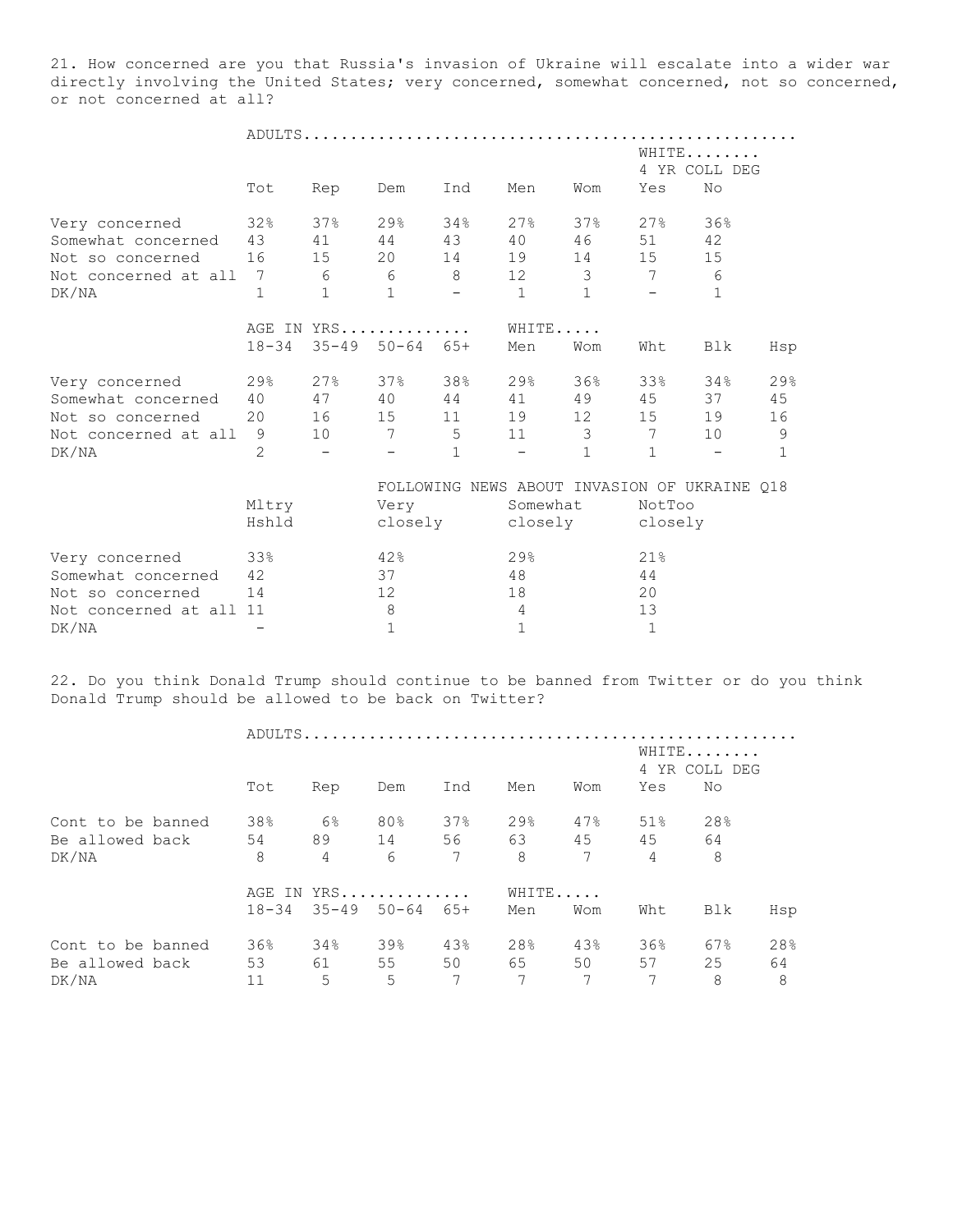23. Do you approve or disapprove of the way the United States Supreme Court is handling its job?

|            |           |           |           |       |              |     |     | WHITE<br>4 YR COLL DEG |     |
|------------|-----------|-----------|-----------|-------|--------------|-----|-----|------------------------|-----|
|            | Tot       | Rep       | Dem       | Ind   | Men          | Wom | Yes | No                     |     |
| Approve    | 40%       | 64%       | 19%       | 40%   | 45%          | 35% | 36% | 43%                    |     |
| Disapprove | 52        | 28        | 78        | 53    | 48           | 57  | 58  | 49                     |     |
| DK/NA      | 8         | 8         | 3         | 8     | 7            | 8   | 6   | 8                      |     |
|            | AGE IN    |           | YRS       |       | WHITE        |     |     |                        |     |
|            | $18 - 34$ | $35 - 49$ | $50 - 64$ | $65+$ | Men          | Wom | Wht | Blk                    | Hsp |
| Approve    | 33%       | 40%       | 46%       | 43%   | 48%          | 34% | 41% | 34%                    | 36% |
| Disapprove | 60        | 50        | 49        | 48    | 46           | 57  | 52  | 61                     | 51  |
| DK/NA      | 8         | 9         | 5         | 8     | 6            | 8   | 7   | 5                      | 13  |
|            |           |           | RELIGION  |       |              |     |     |                        |     |
|            | Wht       |           |           |       | ATTEND SRVCS |     |     |                        |     |
|            | Evang     | Prot      | Cath      | None  | Weekly Less  |     |     |                        |     |
| Approve    | 60%       | 50%       | 47%       | 24%   | 56%          | 37% |     |                        |     |
| Disapprove | 30        | 44        | 48        | 68    | 35           | 56  |     |                        |     |
| DK/NA      | 10        | 6         | 5         | 8     | 9            | 7   |     |                        |     |

24. In general, do you think that the Supreme Court is mainly motivated by politics or mainly motivated by the law?

|            |                 |                |                |                            |                 |                     |                 |         | WHITE<br>4 YR COLL DEG  |     |
|------------|-----------------|----------------|----------------|----------------------------|-----------------|---------------------|-----------------|---------|-------------------------|-----|
|            |                 | Tot            | Rep            | Dem                        | Ind             | Men                 | Wom             | Yes     | No                      |     |
|            | Mainly politics | 63%            |                | 42% 86% 63%                |                 | 58%                 | 68%             | 62% 57% |                         |     |
| Mainly law |                 | 32             |                |                            |                 | 53 11 32 38         | 27              | 33 38   |                         |     |
| DK/NA      |                 | $\overline{5}$ | 5              | $\overline{\mathbf{3}}$    | $5^{\circ}$     | $5^{\circ}$         | $5\overline{)}$ | 5       | 5                       |     |
|            |                 |                |                | AGE IN YRS                 |                 | WHITE               |                 |         |                         |     |
|            |                 | $18 - 34$      |                | $35 - 49$ $50 - 64$ $65 +$ |                 | Men                 | Wom             | Wht     | Blk                     | Hsp |
|            | Mainly politics |                |                |                            |                 | 73% 63% 57% 57% 52% | 65%             | 59% 78% |                         | 67% |
| Mainly law |                 | 22             |                |                            |                 | 32 38 38 44         | 30              |         | 36 19                   | 28  |
| DK/NA      |                 | $5^{\circ}$    | 555            |                            | $5\overline{)}$ | $4\qquad\qquad 5$   |                 | 5       | $\overline{\mathbf{3}}$ | 5   |
|            |                 |                |                | RELIGION                   |                 |                     |                 |         |                         |     |
|            |                 | Wht            |                |                            |                 | ATTEND SRVCS        |                 |         |                         |     |
|            |                 | Evang Prot     |                | Cath                       | None            | Weekly Less         |                 |         |                         |     |
|            | Mainly politics | 43%            |                | $58\%$ 57% 75% 50%         |                 |                     | 66%             |         |                         |     |
| Mainly law |                 | 52             | 39             | 37                         | 19              | 46                  | 29              |         |                         |     |
| DK/NA      |                 | 5              | $\mathfrak{Z}$ | 6                          | 6               | $\overline{4}$      | 5               |         |                         |     |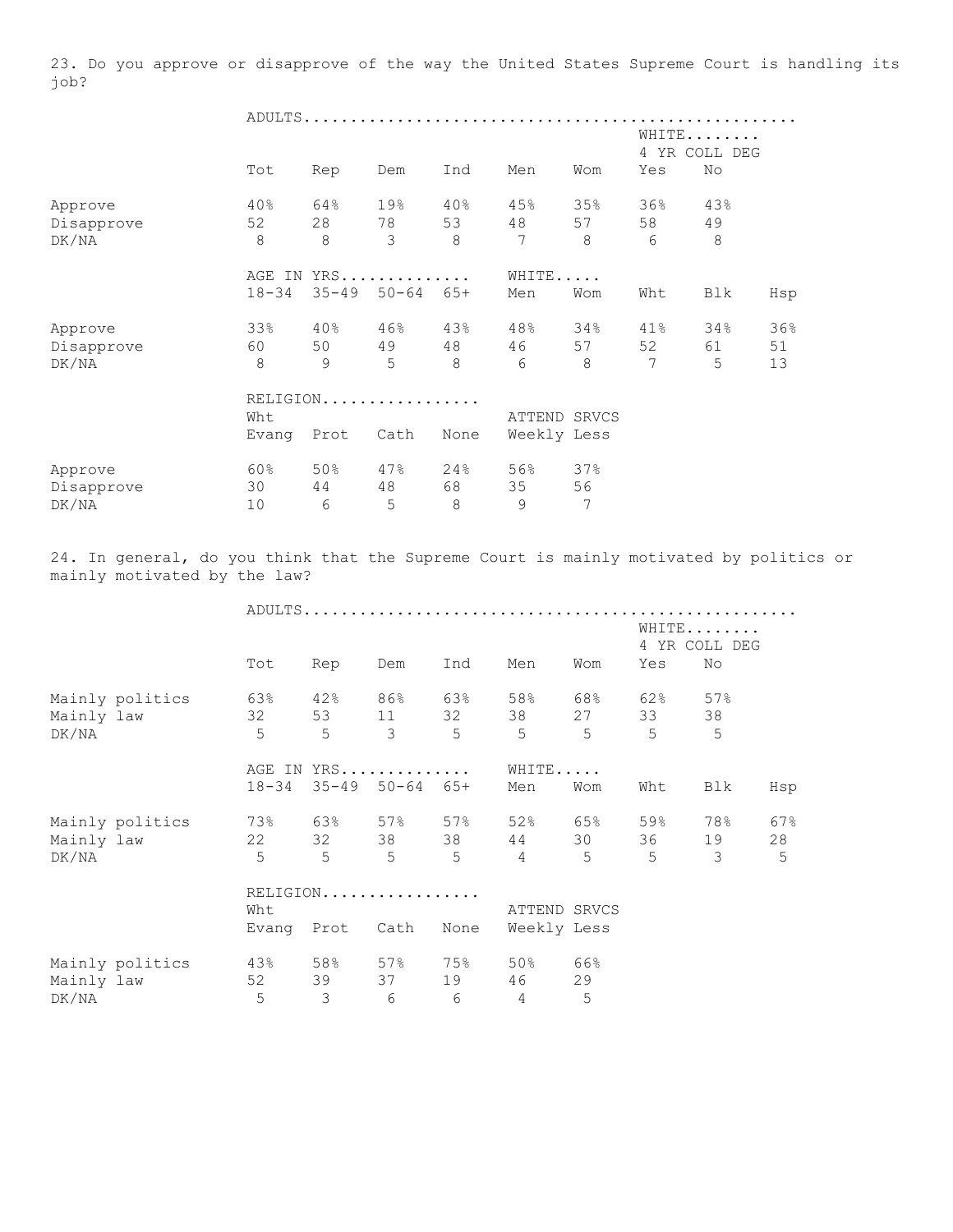25. Do you support or oppose limiting the number of years a Supreme Court Justice can serve on the Supreme Court?

|         |                |                     |               |                |                |                |                | WHITE<br>4 YR COLL DEG |     |  |  |
|---------|----------------|---------------------|---------------|----------------|----------------|----------------|----------------|------------------------|-----|--|--|
|         | Tot            | Rep                 | Dem           | Ind            | Men            | Wom            | Yes            | No                     |     |  |  |
| Support | 69%            | 61%                 | 77%           | 69%            | 64%            | 74%            | 69%            | 71%                    |     |  |  |
| Oppose  | 27             | 36                  | 18            | 27             | 32             | 22             | 27             | 25                     |     |  |  |
| DK/NA   | $\overline{4}$ | 3                   | 5             | $\overline{4}$ | $\overline{4}$ | $\overline{4}$ | 4              | $\overline{4}$         |     |  |  |
|         |                |                     | AGE IN YRS    |                | WHITE          |                |                |                        |     |  |  |
|         | $18 - 34$      | $35 - 49$ $50 - 64$ |               | $65+$          | Men            | Wom            | Wht            | Blk                    | Hsp |  |  |
| Support | 72%            | 69%                 | 66%           | 67%            | 65%            | 76%            | 71%            | 70%                    | 68% |  |  |
| Oppose  | 24             | 28                  | 30            | 27             | 32             | 20             | 25             | 27                     | 29  |  |  |
| DK/NA   | $\overline{4}$ | 3                   | 5             | 6              | $\overline{4}$ | $\overline{4}$ | $\overline{4}$ | 3                      | 2   |  |  |
|         |                |                     | RELIGION      |                |                |                |                |                        |     |  |  |
|         | Wht            |                     |               |                | ATTEND SRVCS   |                |                |                        |     |  |  |
|         | Evang          | Prot                | Cath          | None           | Weekly Less    |                |                |                        |     |  |  |
| Support | 60%            | 65%                 | 70%           | 74%            | 61%            | 71%            |                |                        |     |  |  |
| Oppose  | 35             | 32                  | 28            | 21             | 33             | 25             |                |                        |     |  |  |
| DK/NA   | 5              | $\overline{4}$      | $\mathcal{S}$ | 5              | 5              | $\overline{4}$ |                |                        |     |  |  |

26. Do you think abortion should be legal in all cases, legal in most cases, illegal in most cases or illegal in all cases?

|                     |                |                 |                            | WHITE<br>4 YR COLL DEG |                 |              |                |     |     |
|---------------------|----------------|-----------------|----------------------------|------------------------|-----------------|--------------|----------------|-----|-----|
|                     | Tot            | Rep             | Dem                        | Ind                    | Men             | Wom          | Yes            | No  |     |
| Legal all cases     | 31%            | 8%              | 53%                        | 32%                    | 25%             | 37%          | 32%            | 24% |     |
| Legal most cases    | 34             | 30              | 35                         | 37                     | 37              | 30           | 38             | 34  |     |
| Illegal most cases  | 20             |                 | 37 4 20                    |                        | 22              | 19           | 18             | 25  |     |
| Illegal all cases   | 10             | 17              | 5                          | $7\phantom{0000}$      | 10              | 10           | 8 <sup>8</sup> | 10  |     |
| DK/NA               | 5              | 8               | $\overline{c}$             | $\overline{4}$         | 6               | 5            | $\overline{4}$ | 6   |     |
|                     |                |                 | AGE IN YRS                 |                        | WHITE           |              |                |     |     |
|                     | $18 - 34$      |                 | $35 - 49$ $50 - 64$ $65 +$ |                        | Men             | Wom          | Wht            | Blk | Hsp |
| Legal all cases     | 43%            | $29\%$          |                            | 25% 25%                | 24%             | 30%          | 27%            | 52% | 34% |
| Legal most cases    | 33             | 33              |                            | 34 36                  | 37              | 34           | 36             | 21  | 36  |
| Illegal most cases  | 14             | 20              |                            | 25 25                  | 25              | 21           | 23             | 11  | 14  |
| Illegal all cases 9 |                | 13              |                            |                        | 10 8 8          | 10           | 9              | 10  | 12  |
| DK/NA               | $\overline{2}$ | $5^{\circ}$     | 6                          | 6                      | 6               | $5^{\circ}$  | 6              | 5   | 4   |
|                     |                |                 | RELIGION                   |                        |                 |              |                |     |     |
|                     | Wht            |                 |                            |                        |                 | ATTEND SRVCS |                |     |     |
|                     |                | Evang Prot      | Cath                       | None                   |                 | Weekly Less  |                |     |     |
| Legal all cases     | $8\,$ %        | 20%             |                            | $27\%$ 45%             | 15%             | 34%          |                |     |     |
| Legal most cases    | 25             | 27              | 39                         | 39                     | 20              | 36           |                |     |     |
| Illegal most cases  | 35             | 33              | 19                         | $9 \quad \bullet$      | 32              | 18           |                |     |     |
| Illegal all cases   | 24             | 13              | 10                         | $4\degree$             | 25              | 6            |                |     |     |
| DK/NA               | 9              | $7\phantom{.0}$ | 5                          | $\mathcal{E}$          | $7\phantom{.0}$ | 5            |                |     |     |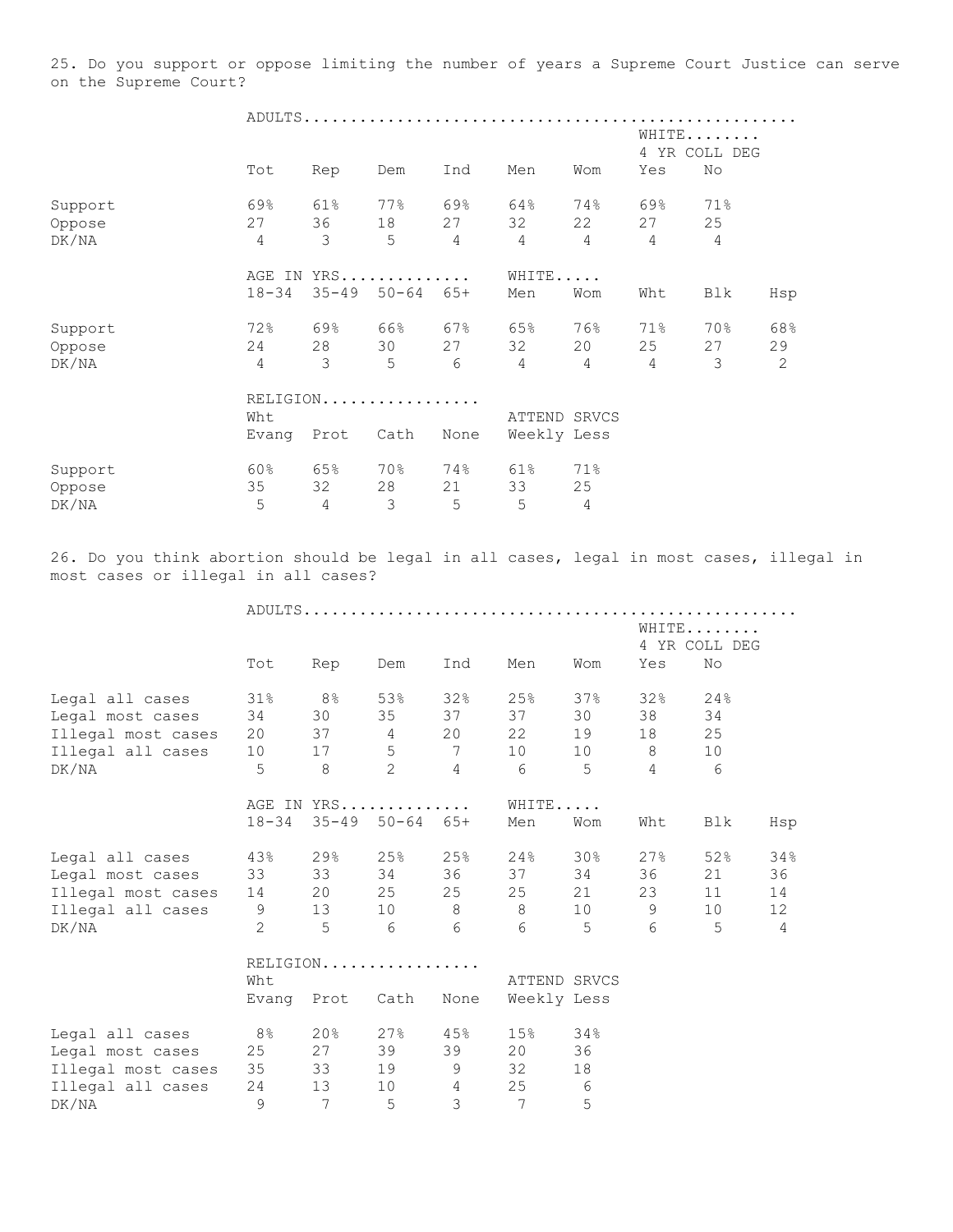27. How about when the pregnancy was caused by rape or incest; do you think abortion should be legal in that situation or illegal?

|         |                 |                |                     | WHITE<br>4 YR COLL DEG |              |                |     |     |               |  |
|---------|-----------------|----------------|---------------------|------------------------|--------------|----------------|-----|-----|---------------|--|
|         | Tot             | Rep            | Dem                 | Ind                    | Men          | Wom            | Yes | No  |               |  |
| Legal   | 81%             | 70%            |                     | 92% 85%                | 82%          | 81%            | 86% | 79% |               |  |
| Illegal | 14              | 23             | 7                   | 11                     | 13           | 15             | 10  | 16  |               |  |
| DK/NA   | 5               | 7              | 2                   | $\overline{4}$         | 5            | $\overline{4}$ | 3   | 6   |               |  |
|         |                 |                | AGE IN YRS          |                        | WHITE        |                |     |     |               |  |
|         | $18 - 34$       |                | $35 - 49$ $50 - 64$ | 65+                    | Men          | Wom            | Wht | Blk | Hsp           |  |
| Legal   | 86%             |                | 81% 79% 80%         |                        | 83%          | 80%            | 81% | 81% | 85%           |  |
| Illegal | 10 <sub>o</sub> | 15             | 17                  | 14                     | 12           | 15             | 14  | 16  | 12            |  |
| DK/NA   | $\overline{4}$  | $\overline{4}$ | 5                   | 6                      | 5            | $5^{\circ}$    | 5   | 3   | $\mathcal{S}$ |  |
|         | RELIGION.       |                |                     |                        |              |                |     |     |               |  |
|         | Wht             |                |                     |                        | ATTEND SRVCS |                |     |     |               |  |
|         | Evang           | Prot           | Cath                | None                   | Weekly Less  |                |     |     |               |  |
| Legal   | 58%             |                | 73% 84%             | 92%                    | 56%          | 87%            |     |     |               |  |
| Illegal | 34              | 22             | 12                  | 6                      | 36           | $\mathsf 9$    |     |     |               |  |
| DK/NA   | $\,8\,$         | $6\,$          | 5                   | 2                      | $\,8\,$      | $\overline{4}$ |     |     |               |  |

28. In general, do you agree or disagree with the 1973 Roe v. Wade Supreme Court decision that established a woman's right to an abortion?

|          |           |           |           |                | ADULTS      |              |     |                          |                |  |  |  |
|----------|-----------|-----------|-----------|----------------|-------------|--------------|-----|--------------------------|----------------|--|--|--|
|          |           |           |           |                |             |              | 4   | WHITE                    |                |  |  |  |
|          | Tot       | Rep       | Dem       | Ind            | Men         | Wom          |     |                          |                |  |  |  |
| Agree    | 65%       | 44%       | 89%       | 65%            | 61%         | 69%          | 71% | 55%                      |                |  |  |  |
| Disagree | 29        | 51        | 9         | 28             | 31          | 28           | 26  | 39                       |                |  |  |  |
| DK/NA    | 5         | 5         | 2         | 6              | 8           | 3            | 3   | 6                        |                |  |  |  |
|          | AGE IN    |           | YRS       | WHITE          |             |              |     |                          |                |  |  |  |
|          | $18 - 34$ | $35 - 49$ | $50 - 64$ | $65+$          | Men         | Wom          | Wht | Blk                      | Hsp            |  |  |  |
| Agree    | 75%       | 66%       | 59%       | 59%            | 55%         | 65%          | 61% | 78%                      | 75%            |  |  |  |
| Disagree | 16        | 31        | 36        | 37             | 37          | 32           | 34  | 17                       | 21             |  |  |  |
| DK/NA    | 8         | 3         | 5         | $\overline{4}$ | 8           | 3            | 5   | 6                        | $\overline{4}$ |  |  |  |
|          |           | RELIGION  |           |                |             |              |     |                          |                |  |  |  |
|          | Wht       |           |           |                |             | ATTEND SRVCS |     | YR COLL DEG<br>No<br>Yes |                |  |  |  |
|          | Evang     | Prot      | Cath      | None           | Weekly Less |              |     |                          |                |  |  |  |
| Agree    | 32%       | 49%       | 68%       | 83%            | 38%         | 71%          |     |                          |                |  |  |  |
| Disagree | 62        | 47        | 26        | 13             | 58          | 23           |     |                          |                |  |  |  |
| DK/NA    | 6         | 3         | 6         | 5              | 5           | 6            |     |                          |                |  |  |  |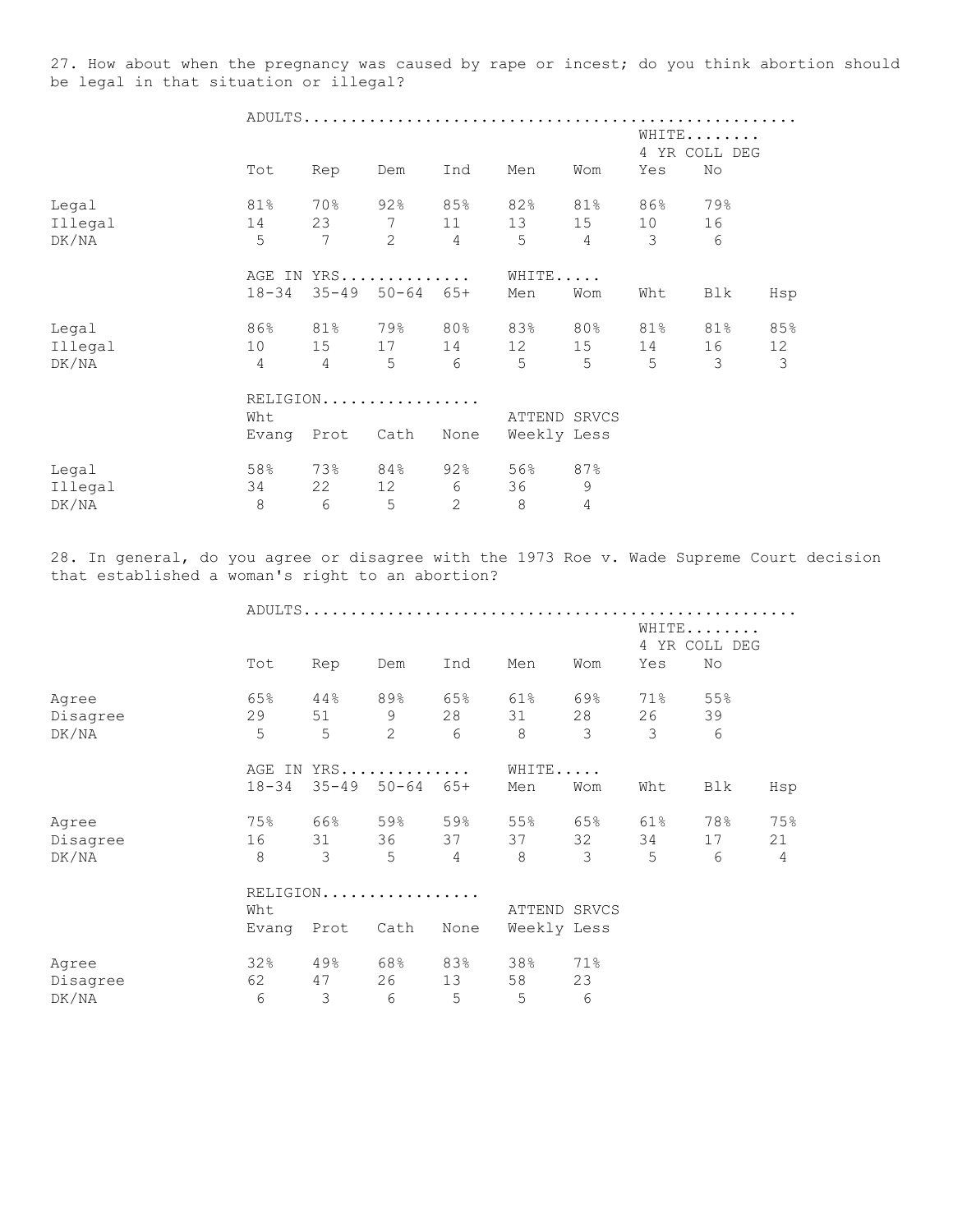29. If a candidate for the U.S. House of Representatives or the U.S. Senate - supports abortion rights, does that make you more likely to vote for that candidate, less likely to vote for that candidate, or doesn't it make a difference?

|               |                          | WHITE<br>4 YR COLL DEG |                       |                         |                |                   |              |               |               |
|---------------|--------------------------|------------------------|-----------------------|-------------------------|----------------|-------------------|--------------|---------------|---------------|
|               | Tot                      | Rep                    | Dem                   | Ind                     | Men            | Wom               | Yes          | No            |               |
| More likely   | 41%                      |                        | 15% 68% 43%           |                         | 33%            | 49%               | 52%          | 31%           |               |
| Less likely   | 22                       |                        | 40 8 19               |                         | 22             | 21                | 20           | 28            |               |
| No difference | 36                       |                        | 44 23 37              |                         | 43             |                   | 29 27        | 39            |               |
| DK/NA         | $\overline{2}$           | $\mathbf{1}$           | $\mathbf{1}$          | 1                       | $\overline{2}$ | $\mathbf{1}$      | $\mathbf{1}$ | 1             |               |
|               |                          | AGE IN YRS             |                       |                         |                |                   |              |               |               |
|               |                          |                        | 18-34 35-49 50-64 65+ |                         | Men            | Wom               | Wht          | Blk           | Hsp           |
| More likely   | 49%                      |                        | 41% 35%               | 38%                     | 33%            | $44\,$ $^{\circ}$ | 39%          | $50\%$        | 47%           |
| Less likely   | 11                       |                        | 20 27 31              |                         | 24             |                   | 26 25        | 11            | 14            |
| No difference | 39                       |                        | 37 37 28              |                         | 42             | 29                | 35           | 36            | 36            |
| DK/NA         | $\mathbf{1}$             | 2                      | $\overline{1}$        | $\overline{\mathbf{3}}$ | $\overline{1}$ | $\overline{1}$    | $\mathbf{1}$ | $\mathcal{S}$ | $\mathcal{S}$ |
|               | RELIGION                 |                        |                       |                         |                |                   |              |               |               |
|               | Wht                      |                        |                       |                         |                | ATTEND SRVCS      |              |               |               |
|               |                          | Evang Prot Cath        |                       | None                    | Weekly Less    |                   |              |               |               |
| More likely   | 15%                      |                        | 27% 39%               | 61%                     | $17\%$ 46%     |                   |              |               |               |
| Less likely   | 49                       |                        | 34 21 8               |                         | 45             | 16                |              |               |               |
| No difference | 36                       | 38                     |                       | 38 29                   | 36             | 35                |              |               |               |
| DK/NA         | $\overline{\phantom{a}}$ | 2                      | $\overline{2}$        | 2                       | 2              | $\overline{c}$    |              |               |               |

30. If a candidate for the U.S. House of Representatives or the U.S. Senate - opposes abortion rights, does that make you more likely to vote for that candidate, less likely to vote for that candidate, or doesn't it make a difference?

|                |                                   |                            |           |                   |                |                |                 | WHITE<br>4 YR COLL DEG |     |  |  |  |  |
|----------------|-----------------------------------|----------------------------|-----------|-------------------|----------------|----------------|-----------------|------------------------|-----|--|--|--|--|
|                | Tot                               | Rep                        | Dem       | Ind               | Men            | Wom            | Yes             | No                     |     |  |  |  |  |
| More likely    | 18%                               |                            | $38\%$ 6% | $14\,$ $^{\circ}$ | 18%            | 19%            | 17 <sup>8</sup> | 23%                    |     |  |  |  |  |
| Less likely 47 |                                   |                            |           | 18 75 50          | 42             | 52             | 58              | 38                     |     |  |  |  |  |
| No difference  | 33                                | 42                         |           | 19 33             | 38             | 27             | 25              | 36                     |     |  |  |  |  |
| DK/NA          | $\overline{2}$                    | 2                          | $\sim$    | 3                 | $\overline{2}$ | 2              | $\overline{1}$  | $\mathfrak{Z}$         |     |  |  |  |  |
|                |                                   | AGE IN YRS                 |           |                   | WHITE          |                |                 |                        |     |  |  |  |  |
|                | $18 - 34$                         | $35 - 49$ $50 - 64$ $65 +$ |           |                   | Men            | Wom            | Wht             | Blk                    | Hsp |  |  |  |  |
| More likely    | 12%                               |                            |           | 16% 22% 23%       | $20\%$         | 22%            | $21\%$ 9%       |                        | 16% |  |  |  |  |
| Less likely    |                                   |                            |           | 53 47 41 46 40    |                | 49             | 45              | 55                     | 48  |  |  |  |  |
| No difference  | 34                                | 35                         |           | 35 27             | 39             | 26             | 32              | 34                     | 33  |  |  |  |  |
| DK/NA          | $\begin{bmatrix} 1 \end{bmatrix}$ | $2 \t 2$                   |           | $5^{\circ}$       | $\overline{2}$ | $\overline{2}$ | 2               | 2                      | 3   |  |  |  |  |
|                | RELIGION                          |                            |           |                   |                |                |                 |                        |     |  |  |  |  |
|                | Wht                               |                            |           |                   | ATTEND SRVCS   |                |                 |                        |     |  |  |  |  |
|                |                                   | Evang Prot Cath            |           | None              | Weekly Less    |                |                 |                        |     |  |  |  |  |
| More likely    | 42%                               |                            |           | 28% 18% 8%        | 38%            | 14%            |                 |                        |     |  |  |  |  |
| Less likely    | 18                                |                            |           | 33 47 66 21       |                | 52             |                 |                        |     |  |  |  |  |
| No difference  | 37                                | 35                         |           | 33 25             | 38             | 32             |                 |                        |     |  |  |  |  |
| DK/NA          | 3                                 | $\overline{4}$             | 2         | $\mathbf{1}$      | 2              | 2              |                 |                        |     |  |  |  |  |